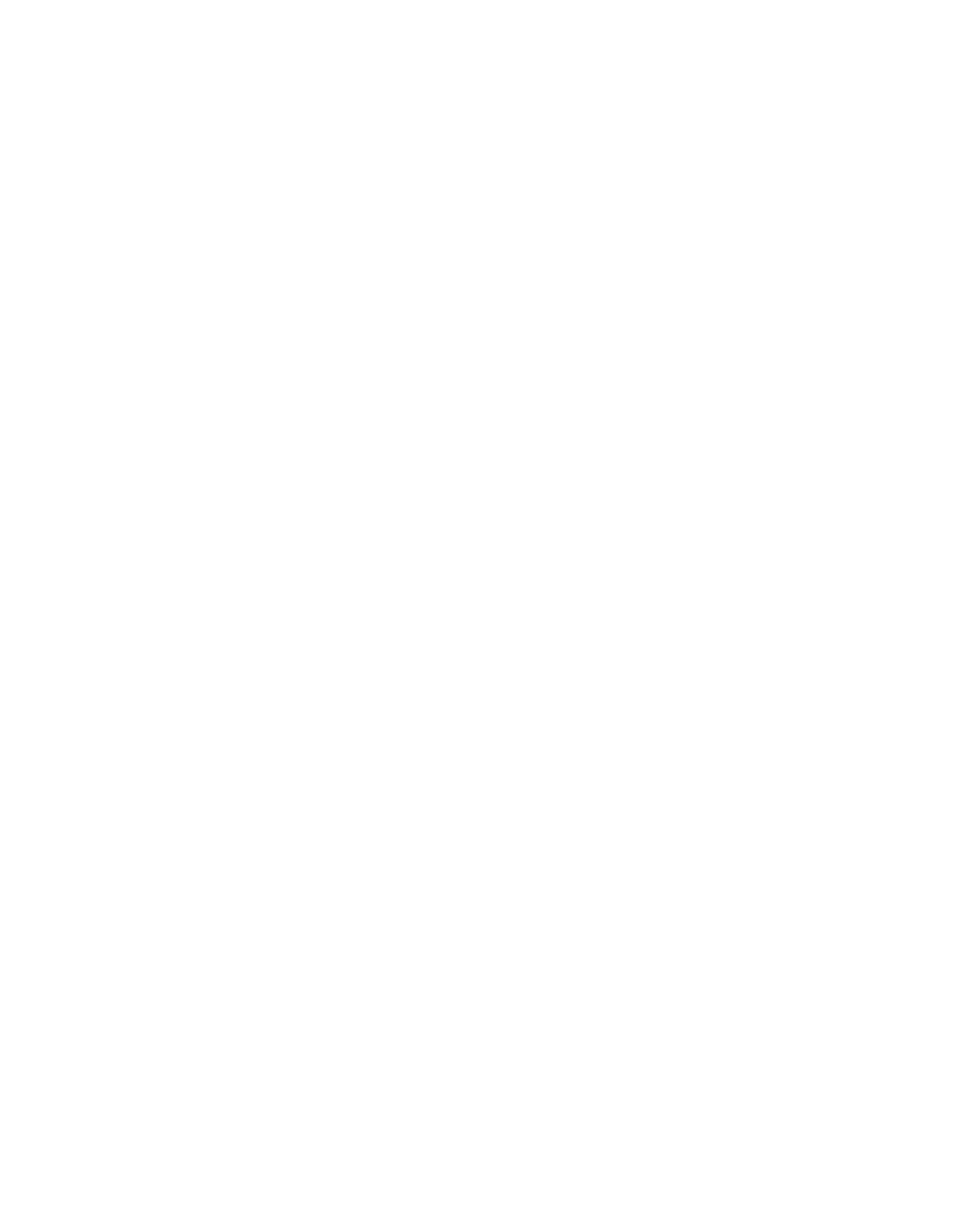

# **CONSOLIDATED STATEMENTS OF FINANCIAL POSITION Expressed in thousands of United States dollars**

| As at                                        | <b>Note</b> | December 31, 2021 | December 31, 2020 |
|----------------------------------------------|-------------|-------------------|-------------------|
| <b>ASSETS</b>                                |             |                   |                   |
| Current                                      |             |                   |                   |
| Cash and cash equivalents                    |             | \$<br>$1,944$ \$  | 2,633             |
| Receivables                                  |             | 38                | 149               |
| Inventories                                  | 6           | 6,864             | 375               |
| Gold stream derivative asset                 | 7           | 284               |                   |
| Prepaid expenses, and other                  |             | 801               | 209               |
| <b>Total current assets</b>                  |             | 9,931             | 3,366             |
| Advances and other prepaid expenses          |             | 251               |                   |
| Gold stream derivative asset                 | 7           | 263               |                   |
| <b>Exploration and evaluation assets</b>     | 8           | 765               | 765               |
| Mineral property, plant and equipment        | 9           | 42,912            | 45,298            |
| <b>TOTAL ASSETS</b>                          |             | \$<br>$54,122$ \$ | 49,429            |
| LIABILITIES AND SHAREHOLDERS' EQUITY         |             |                   |                   |
| <b>Current liabilities</b>                   |             |                   |                   |
| Accounts payable and accrued liabilities     | 10          | \$<br>$4,984$ \$  | 5,132             |
| Mexico mining concession taxes               | 10          |                   | 8,878             |
| Term Ioan                                    | 11          | 3,981             | 1,719             |
| Provision for reclamation and rehabilitation | 12          | 1,043             | 806               |
| <b>Total current liabilities</b>             |             | 10,008            | 16,535            |
| <b>Accrued liabilities</b>                   | 10          | 368               |                   |
| Provision for reclamation and rehabilitation | 12          | 1,245             | 834               |
| <b>Term loans</b>                            | 11          | 17,383            | 15,150            |
| <b>Total liabilities</b>                     |             | 29,004            | 32,519            |
| Shareholders' equity                         |             |                   |                   |
| Share capital                                | 13          | 88,259            | 87,262            |
| Contributed surplus                          | 13          | 11,603            | 11,634            |
| Accumulated other comprehensive income       |             | 1,751             | 3,634             |
| Deficit                                      |             | (76, 495)         | (85, 620)         |
| <b>Total shareholders' equity</b>            |             | 25,118            | 16,910            |
| TOTAL LIABILITIES AND SHAREHOLDERS' EQUITY   |             | \$<br>$54,122$ \$ | 49,429            |

Approved by the Audit Committee of the Board of Directors on April 14, 2022

 *"John Hick",* Audit Committee Chair *"Akiba Leisman",* Director

Events after the reporting period (Note 21)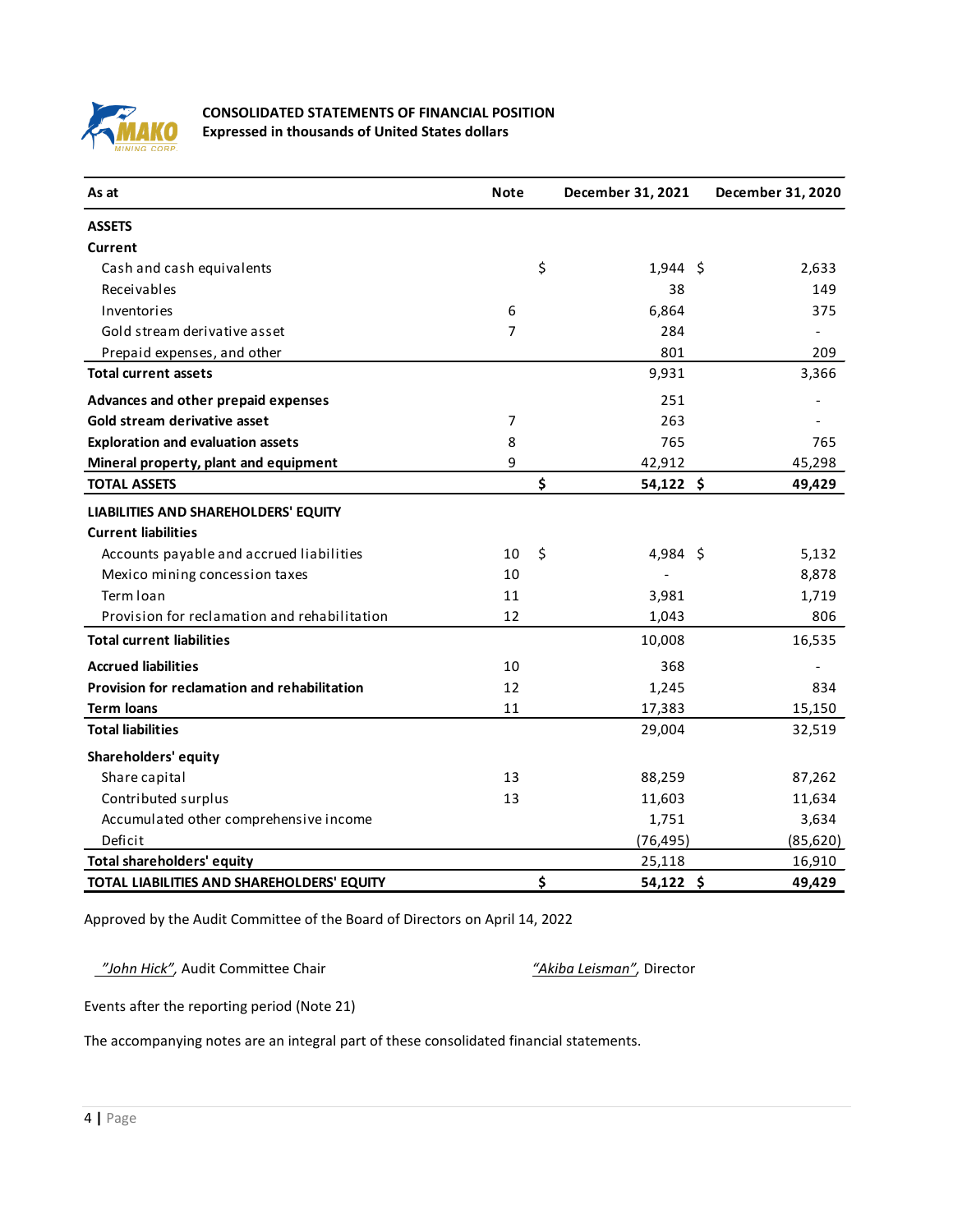

# **CONSOLIDATED STATEMENTS OF INCOME (LOSS) AND COMPREHENSIVE INCOME (LOSS) Expressed in thousands of United States dollars, except per share amounts**

| For the year ended                                        | <b>Note</b>   | December 31, 2021 | December 31, 2020 |
|-----------------------------------------------------------|---------------|-------------------|-------------------|
| <b>Revenue</b>                                            | \$            | 30,678 \$         | 1,398             |
| <b>Production services revenue</b>                        | 7 & 14(d)(ii) | 256               |                   |
|                                                           |               | 30,934            | 1,398             |
| Cost of sales                                             |               |                   |                   |
| <b>Production costs</b>                                   |               | (13, 794)         | (21)              |
| Change in inventories                                     |               |                   | (558)             |
| Depreciation, depletion and amortization                  |               | (5,620)           | (91)              |
|                                                           |               | (19, 414)         | (670)             |
| <b>Gross profit</b>                                       |               | 11,520            | 728               |
| <b>Exploration and evaluation expenses</b>                |               | (5,687)           | (5, 227)          |
| <b>General and administrative expenses</b>                | 20            | (6, 332)          | (5,320)           |
| Other income (expense)                                    |               |                   |                   |
| Accretion and interest expense                            |               | (1, 297)          | (104)             |
| Change in provision for reclamation and rehabilitation    | 12            | (311)             | (1,066)           |
| Change in fair value of derivative liability              | 11(c)         | (89)              |                   |
| Gain on disposal of equipment                             |               |                   | 907               |
| Loss on disposal of supplies and spare parts              |               |                   | (21)              |
| Provision for obsolete supplies and spare parts           |               |                   | (475)             |
| Gain on gold stream derivative asset                      | 7             | 670               |                   |
| Gain on disposal of subsidiaries                          | 5             | 12,009            |                   |
| Foreign exchange gain (loss)                              |               | (834)             | (1, 576)          |
| Financing costs                                           | 11(c)         | (156)             |                   |
| Interest income                                           |               | 133               | 73                |
| Income (loss) before income taxes                         |               | 9,626             | (12,081)          |
| Income tax expense                                        | 15            | (501)             | (48)              |
| Income (loss) for the year                                | \$            | $9,125$ \$        | (12, 129)         |
| Other comprehensive (loss) income                         |               |                   |                   |
| Income (loss) for the year                                |               | 9,125             | (12, 129)         |
| Items subject to reclassification into statement of loss: |               |                   |                   |
| Reclassification of foreign currency translation upon     | 5             |                   |                   |
| disposal of subsidiaries                                  |               | (2,013)           |                   |
| Foreign currency translation adjustment                   |               | 130               | 2,057             |
| Other comprehensive income (loss) for the year            |               | (1,883)           | 2,057             |
| Comprehensive income (loss) for the year                  | \$            | $7,242$ \$        | (10,072)          |
| Basic and diluted income (loss) per common share          | \$            | $0.01$ \$         | (0.02)            |
| Weighted average common shares outstanding (thousands)    |               | 658,057           | 616,941           |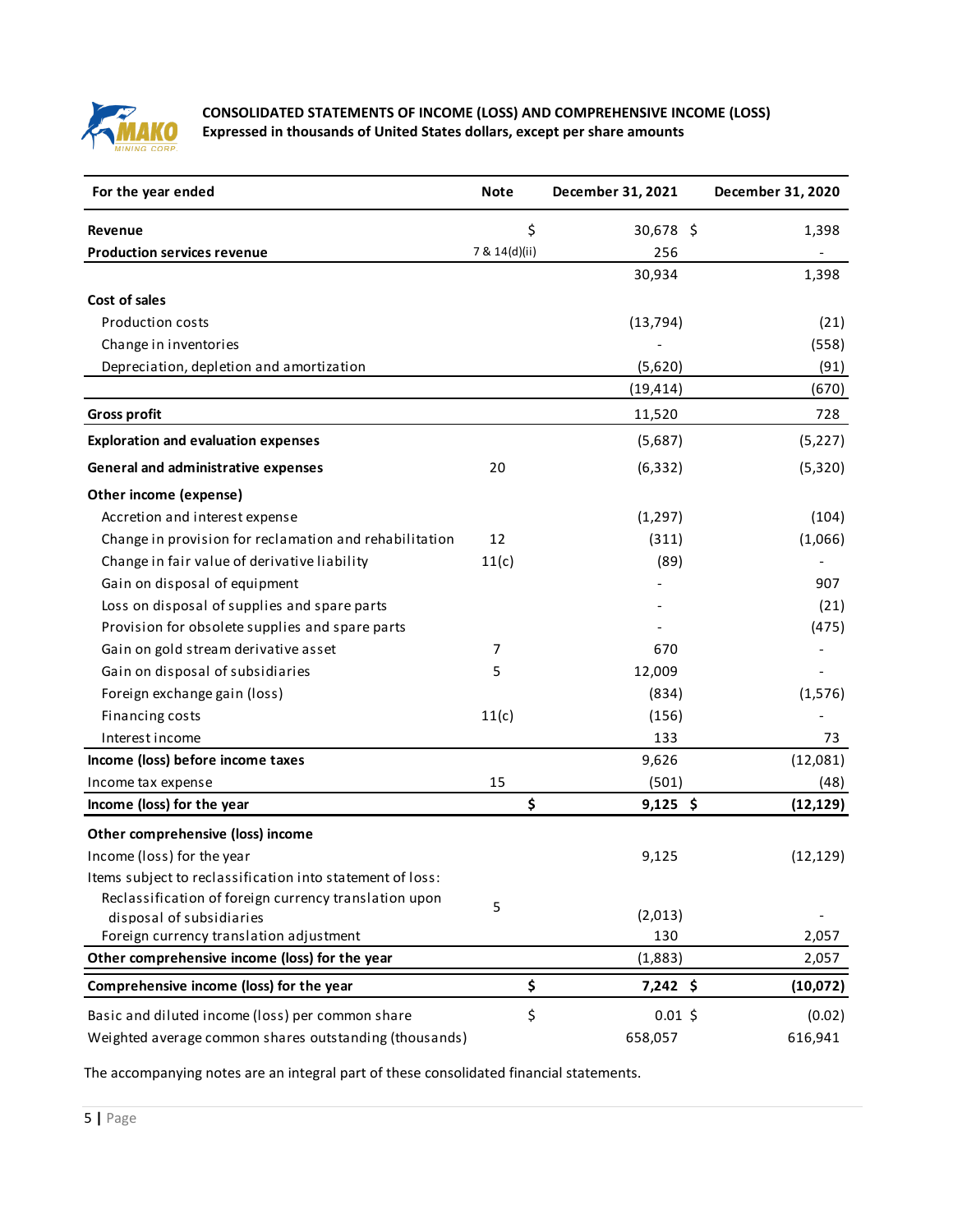

# **CONSOLIDATED STATEMENTS OF CHANGES IN SHAREHOLDERS' EQUITY Expressed in thousands of United States dollars**

|                                      | <b>Number</b><br>of shares Share capital<br>(000s) |    |        |    | <b>Contributed</b><br>surplus |    | Accumulated<br>other<br>comprehensive<br>income (loss) |   | <b>Deficit</b> | Total     |
|--------------------------------------|----------------------------------------------------|----|--------|----|-------------------------------|----|--------------------------------------------------------|---|----------------|-----------|
| Balance at December 31, 2019         | 583,701                                            | Ś. | 70,295 | Ś. | 7,673                         | Ŝ  | $1,577$ \$                                             |   | $(73, 491)$ \$ | 6,054     |
| Shares issued on units private       |                                                    |    |        |    |                               |    |                                                        |   |                |           |
| placement                            | 71,000                                             |    | 17,453 |    |                               |    | $\qquad \qquad \blacksquare$                           |   |                | 17,453    |
| Share issue costs                    |                                                    |    | (885)  |    |                               |    |                                                        |   |                | (885)     |
| Shares issued on exercise of options | 1,430                                              |    | 399    |    | (167)                         |    |                                                        |   |                | 232       |
| Fair value of warrants               | ٠                                                  |    | ۰      |    | 3,494                         |    | $\overline{\phantom{a}}$                               |   |                | 3,494     |
| Share-based compensation             |                                                    |    |        |    | 634                           |    |                                                        |   |                | 634       |
| Net loss                             |                                                    |    |        |    |                               |    |                                                        |   | (12, 129)      | (12, 129) |
| Other comprehensive income           |                                                    |    |        |    |                               |    | 2,057                                                  |   |                | 2,057     |
| Balance at December 31, 2020         | 656,131                                            | Ś  | 87,262 | Ś  | 11,634                        | Ś  | 3,634                                                  | Ŝ | $(85,620)$ \$  | 16,910    |
| Shares issued on exercise of options | 3,178                                              |    | 621    |    |                               |    |                                                        |   |                | 621       |
| Transfer of option value             |                                                    |    | 376    |    | (376)                         |    |                                                        |   |                | ٠.        |
| Share-based compensation             |                                                    |    |        |    | 345                           |    |                                                        |   |                | 345       |
| Net income                           |                                                    |    |        |    |                               |    |                                                        |   | 9,125          | 9,125     |
| Other comprehensive loss             |                                                    |    |        |    |                               |    | (1,883)                                                |   |                | (1,883)   |
| Balance at December 31, 2021         | 659,309                                            | s  | 88,259 |    | 11,603                        | \$ | 1,751                                                  | Ŝ | $(76, 495)$ \$ | 25,118    |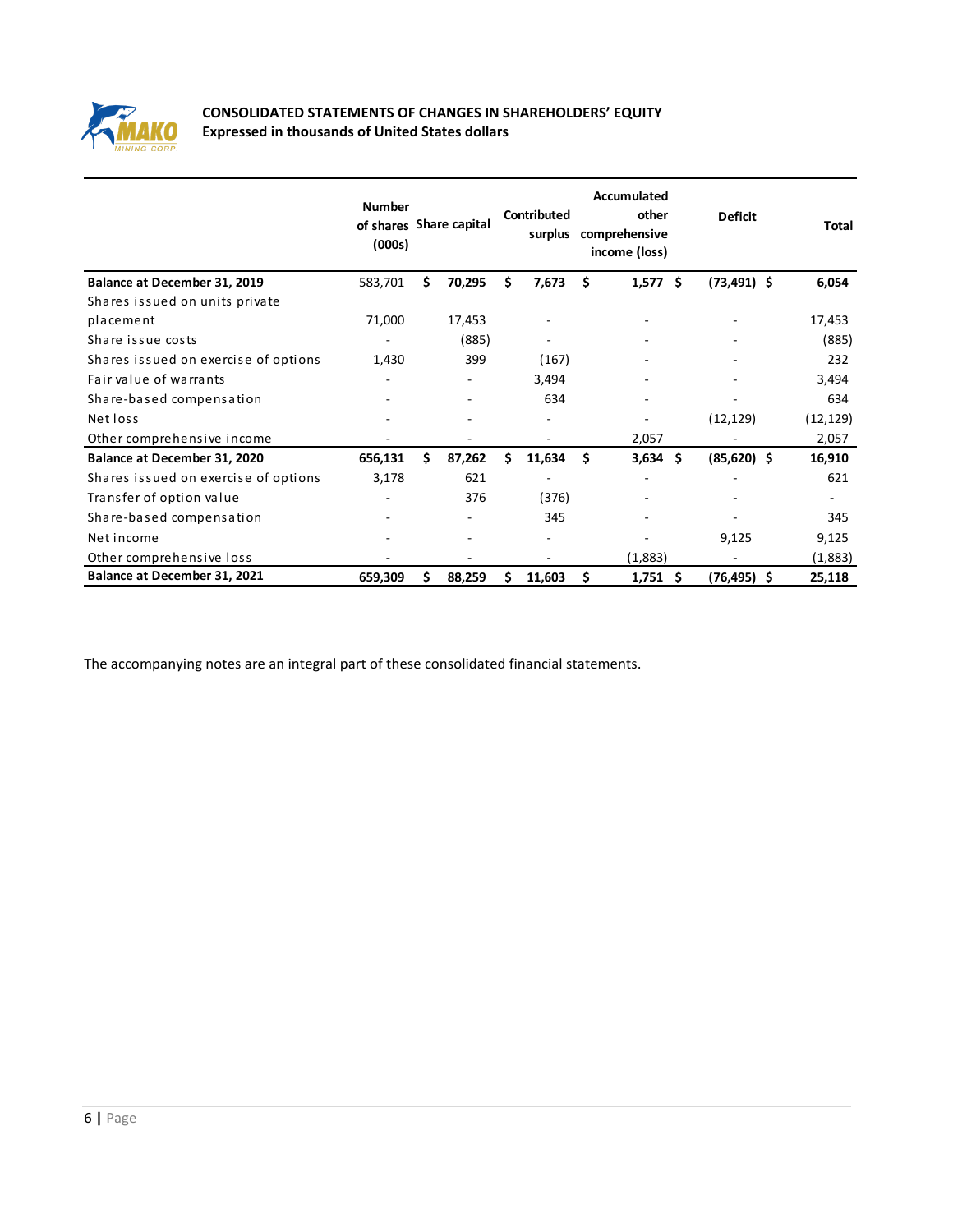

# **CONSOLIDATED STATEMENTS OF CASH FLOWS**

*Expressed in thousands of United States dollars*

| For the year ended                                       | <b>Note</b> | December 31, 2021 | December 31, 2020 |
|----------------------------------------------------------|-------------|-------------------|-------------------|
| <b>Operating activities</b>                              |             |                   |                   |
| Net income (loss) for the year                           | \$          | $9,125$ \$        | (12, 129)         |
| Non-cash items:                                          |             |                   |                   |
| Accretion expense                                        |             | 19                | 21                |
| Depreciation, depletion and amortization                 |             | 5,630             | 106               |
| Change in provision for reclamation and rehabilitation   |             | 311               | 1,066             |
| Gain on disposal of equipment                            |             |                   | (861)             |
| Loss on disposal of supplies and spare parts             |             |                   | 21                |
| Provision for obsolete supplies and spare parts          |             |                   | 475               |
| Financing costs                                          |             | (143)             |                   |
| Change in fair value of derivative liability             |             | (89)              |                   |
| Gain on Gold Stream Derivative Asset                     |             | (547)             |                   |
| Gain on disposal of subsidiaries                         |             | (12,009)          |                   |
| Interest expense                                         |             | 926               | 72                |
| Share-based payments                                     |             | 340               | 624               |
| Unrealized foreign exchange loss                         |             | 490               | 869               |
|                                                          | \$          | 4,053 \$          | (9,736)           |
| Changes in non-cash working capital                      | 19          | (3,916)           | 609               |
| Net cash provided by (used in) operating activities      |             | 137               | (9, 127)          |
| <b>Investing activities</b>                              |             |                   |                   |
| Cash proceeds received, net of cash given up on          |             | (13)              |                   |
| disposal of subsidiaries                                 |             |                   |                   |
| Proceeds on sale of equipment                            |             |                   | 1,137             |
| Expenditures on mineral property, plant and equipment    |             | (8, 413)          | (29, 967)         |
| Pre-production sales proceeds                            |             | 4,562             |                   |
| Net cash used in investing activities                    | \$          | $(3,864)$ \$      | (28, 830)         |
| <b>Financing activities</b>                              |             |                   |                   |
| Proceeds on issue of shares, net of share issuance costs |             |                   | 20,062            |
| Drawdown on term loans                                   |             | 14,001            | 15,000            |
| Repayment of term loans                                  |             | (11,507)          |                   |
| Proceeds on exercise of options                          |             | 621               | 233               |
| Net cash provided by financing activates                 | \$          | $3,115$ \$        | 35,295            |
| Effect of foreign exchange on cash and cash equivalents  |             | (77)              | 1,042             |
| Change in cash and cash equivalents                      |             | (689)             | (1,620)           |
| Cash and cash equivalents, beginning of year             |             | 2,633             | 4,253             |
| Cash and cash equivalents, end of year                   | \$          | 1,944 \$          | 2,633             |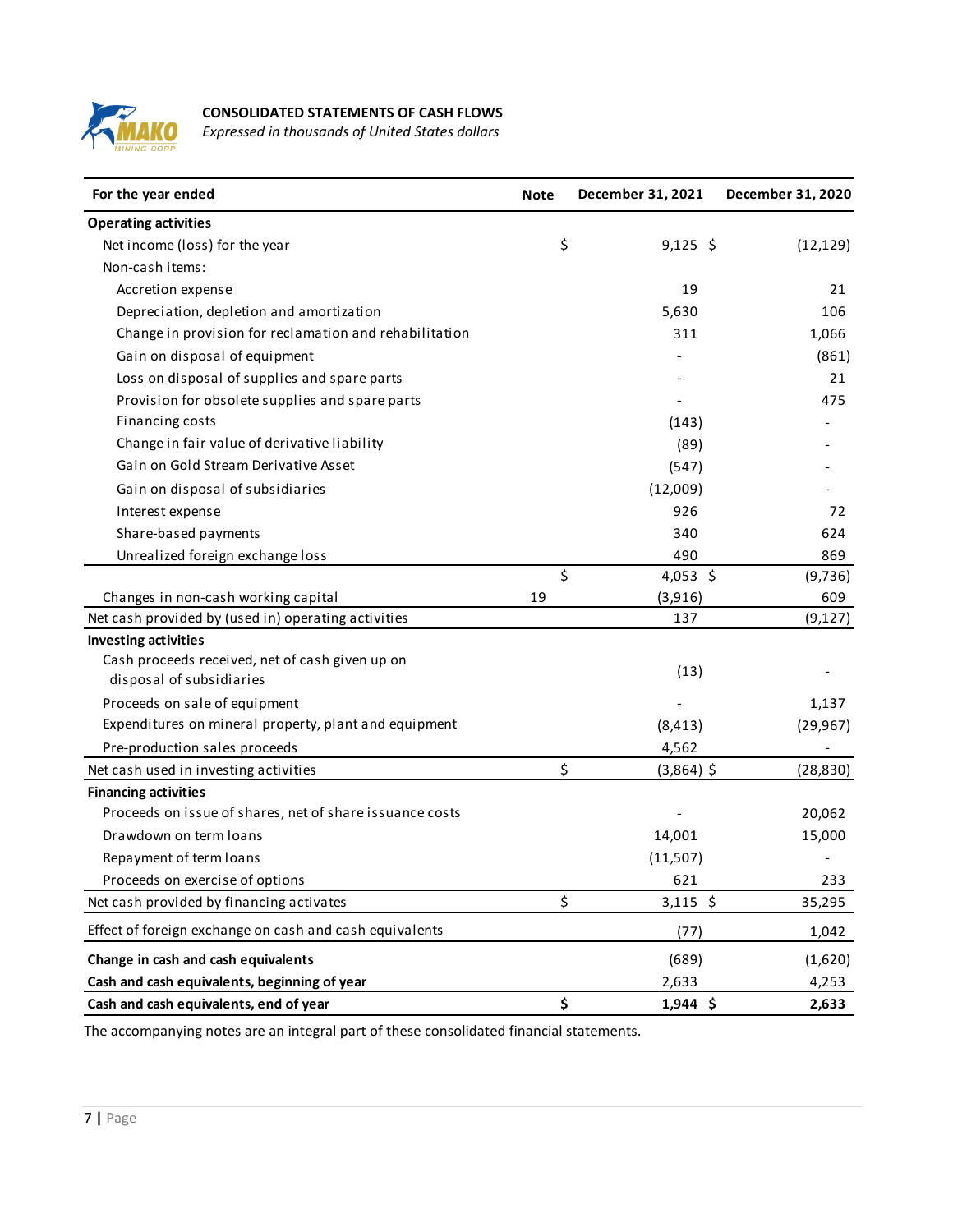

*For the year ended December 31, 2021 All tabular amounts are in thousands of United States dollars unless otherwise stated*

## **1. NATURE OF OPERATIONS**

Mako Mining Corp. ("Mako" or the "Company") was incorporated on April 1, 2004 under the laws of the Yukon Territory and continued into British Columbia under the British Columbia Corporations Act. The Company is listed on the TSX Venture Exchange ("TSX-V") under the symbol MKO. The address of the Company's corporate office and principal place of business is Suite 700 – 838 West Hastings Street, Vancouver, BC, V6C 0A6, Canada.

Mako is a gold mining and exploration company. The Company's primary asset is the San Albino mine, an open pit mine located in Nicaragua, which commenced commercial production on July 1, 2021. In addition to its mining operation, Mako continues to explore its other concessions in Nicaragua.

On March 31, 2021, the Company completed the sale of Mako's wholly-owned subsidiary, Marlin Gold Mining Ltd. ("Marlin") to GR Silver Mining Ltd ("GR Silver"). Refer to Note 5.

#### **2. BASIS OF PRESENTATION**

#### (a) Statement of compliance

These consolidated financial statements have been prepared in accordance with International Financial Reporting Standards issued by the International Accounting Standards Board ("IFRS").

These consolidated financial statements were approved for issuance by the Board of Directors on April 14, 2022.

#### (b) Basis of presentation

These consolidated financial statements have been prepared on a historical cost basis except for certain financial instruments that are measured at fair value.

#### (c) Basis of consolidation

These consolidated financial statements include the accounts of the Company and its subsidiaries. All intercompany transactions, balances, revenues and expenses have been eliminated upon consolidation.

Subsidiaries are included in the consolidated financial statements from the date of acquisition or control until the date of disposition or until control ceases. Control exists when the Company has exposure or rights to variable returns from its involvement with an entity, and the ability to affect those returns through its power over the entity.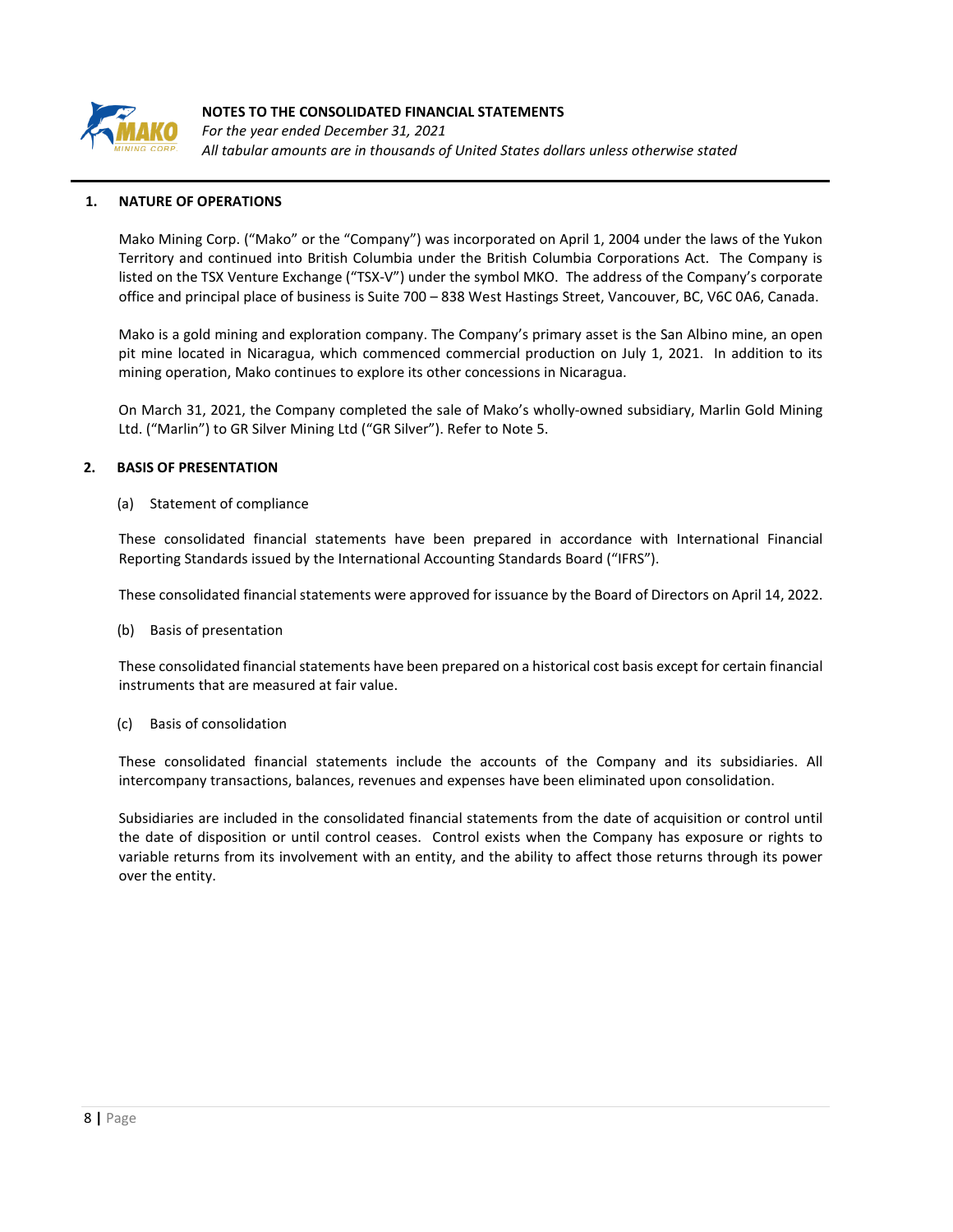

*For the year ended December 31, 2021 All tabular amounts are in thousands of United States dollars unless otherwise stated*

|                                                   | Referred         | Place of             | Ownership |                                                                                     |
|---------------------------------------------------|------------------|----------------------|-----------|-------------------------------------------------------------------------------------|
| Subsidiary                                        | to as            | incorporation        | interest  | <b>Principal activity</b>                                                           |
| Gold Belt, S.A.                                   | "Gold Belt"      | Nicaragua            | 100%      | Holds mineral interest in Nicaragua, exploration<br>activities.                     |
| Marlin Gold Mining Ltd.                           | "Marlin"         | Canada               | 100%      | Parent of Marlin Trading, Oro Gold and Prestadora.<br>Disposed on March 31, 2021    |
| Marlin Gold Trading Inc.                          | "Marlin Trading" | <b>Barbados</b>      | 100%      | Commodity streaming company. Disposed on<br>March 31, 2021                          |
| Nicoz Resources, S.A.                             | "Nicoz"          | Nicaragua            | 100%      | Holds mineral interest in Nicaragua, San Albino<br>mine and exploration activities. |
| Oro Gold de Mexico, S.A. de C.V.                  | "Oro Gold"       | Mexico               | 100%      | Holds mineral interest in Mexico, La Trinidad mine.<br>Disposed on March 31, 2021   |
| Prestadora de Servicos Zacatecas.<br>S.A. de C.V. | "Prestadora"     | Mexico               | 100%      | Performs payroll functions in Mexico. In process of<br>being dissolved.             |
| Mako US Corp.                                     | "Mako US"        | <b>United States</b> | 100%      | Incorporated on June 19, 2019, service company                                      |

#### The consolidated financial statements of the Company include the following subsidiaries:

#### **3. SUMMARY OF SIGNIFICANT ACCOUNTING POLICIES**

#### **New accounting policy and disclosures**

#### *New accounting standards not yet adopted*

Property, Plant and Equipment: Proceeds before Intended Use (Amendments to IAS 16): The amendments prohibit an entity from deducting from the cost of an item of property, plant, and equipment any proceeds from selling items produced while bringing that asset to the location and condition necessary for it to be capable of operating in the manner intended by management. This amendment is effective for the Company's annual reporting period beginning January 1, 2022, with early adoption permitted. The Company has assessed the impact of the adoption of this amendment.

- The statement of income for the year ended December 31, 2021, will be restated to included precommercial production revenue, production costs and depletion previously disclosed as a reduction in mineral property, plant and equipment.
- The statement of financial position as at December 31, 2021, will be restated to remove the precommercial production revenue, production costs and depletion previously disclosed as a reduction in mineral property, plant and equipment.
- The statement of cash flows for the year ended December 31, 2021, will be restated to disclose the net cash flows from the pre-commercial production revenue, production costs and depletion previously disclosed as investing activities as operating activities.

None of the remaining standards and amendments to standards and interpretations which have been issued but are not yet effective are expected to have a significant effect on the consolidated financial statements of the Company.

#### **Summary of significant accounting policies**

(a) Cash and cash equivalents

Cash and cash equivalents include cash, term deposits and short-term highly liquid investments with an original term to maturity of three months or less.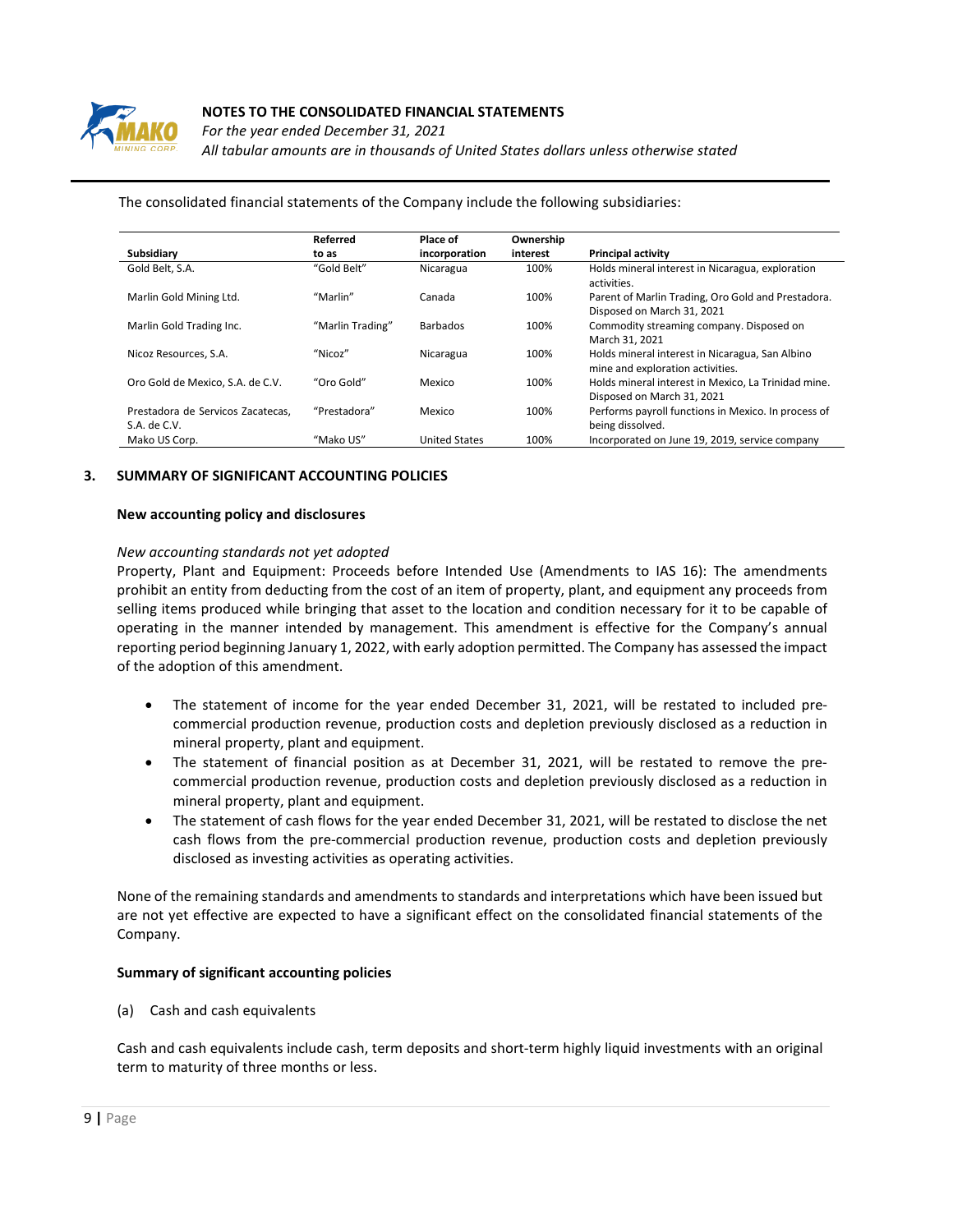

*For the year ended December 31, 2021 All tabular amounts are in thousands of United States dollars unless otherwise stated*

## (b) Business combinations

The Company accounts for business combinations using the acquisition method when control is transferred to the Company. The consideration transferred in the acquisition is measured at fair value, as are the identifiable net assets acquired. Any goodwill that arises is tested annually for impairment. Any gain on a bargain purchase is recognised in the consolidated statement of income and comprehensive income immediately. Transaction costs are expensed as incurred.

#### (c) Functional and presentation currency

The financial statements of each company within the consolidated group are measured using their functional currency which is the currency of the primary economic environment in which an entity operates. The functional currency of the parent company, Mako, is the Canadian dollar and the functional currencies of its subsidiaries are:

- Marlin (disposed on March 31, 2021) Canadian dollar ("C\$");
- Mako US, Gold Belt, Nicoz, Oro Gold (disposed on March 31, 2021) and Marlin Trading (disposed on March 31, 2021)– United States dollar ("US dollar"); and
- Prestadora Mexican peso.

The presentation currency of these consolidated financial statements is the US dollar.

#### *Transactions and balances*

Transactions in currencies other than the entity's functional currency are recorded at exchange rates prevailing on the dates of the transactions. At the end of each reporting period, the monetary assets and liabilities denominated in foreign currencies are translated at the rate of exchange at the financial reporting date while non-monetary assets and liabilities are translated at historical rates. Non-monetary items measured at fair value are reported at the exchange rate at the date when fair values were determined. Revenues and expenses are translated at the exchange rates approximating those in effect on the date of the transactions. Exchange gains and losses arising on translation are included in the consolidated statement of income and comprehensive income.

## *Parent and subsidiary companies*

The financial statements of entities that have a functional currency different from the presentation currency are translated into US dollars as follows:

- assets and liabilities are translated at the closing rate at the date of the statement of financial position; and
- income and expenses are translated at the average rate for the applicable period (as this is considered a reasonable approximation to actual rates); items such as depreciation are translated at the monthly average exchange rate.

All resulting changes are recognized in other comprehensive income as currency translation differences and taken into a separate component of equity. These differences are recognized in the consolidated statement of loss in the period in which the operation is disposed of.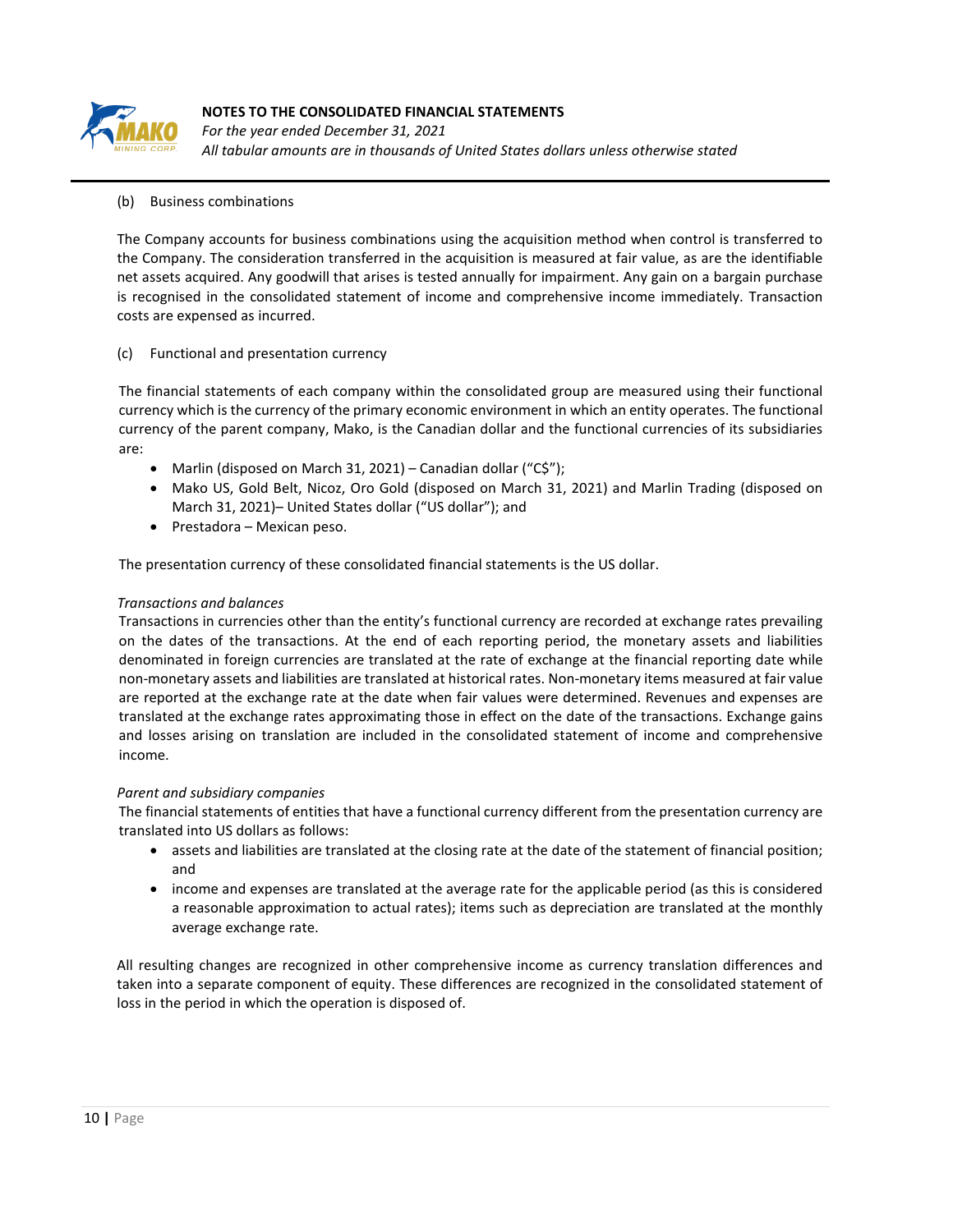

*For the year ended December 31, 2021 All tabular amounts are in thousands of United States dollars unless otherwise stated*

# (d) Inventories

Inventories are valued at the lower of average cost and net realizable value ("NRV"). NRV is the estimated selling price, less the estimated costs of completion and selling expenses. For supplies and spare parts NRV is estimated based on replacement costs. Any write-downs of inventory to NRV are recorded as cost of sales in the consolidated statement of income or loss. If there is a subsequent increase in the value of inventories, the previous write-downs to NRV are reversed to the extent that the related inventory has not been sold.

Inventory includes work in progress inventory in the form of stockpiled ore and ore in-circuit inventory, finished goods inventory, and supplies and spare parts.

- Stockpiled ore represents unprocessed ore that has been mined and is available for future processing. Stockpiled ore is measured by estimating the number of tonnes through physical surveys and contained ounces through grade reconciliation via the ore control process.
- Ore in-circuit inventory represents material that is currently being processed to extract the contained gold into a saleable form, typically unrefined doré. The amount of gold in-circuit is determined by assay values and by measure of the various gold bearing materials in the recovery process.
- Finished metal inventory consists of gold in doré awaiting refinement, or bullion.
- Supplies and spare parts inventory consists of consumables used in operations, such as fuel, chemicals, reagents and spare parts.

Cost of work in progress inventory and finished goods includes all direct costs incurred in production including mining; crushing, leaching and processing; site administration costs; and allocated indirect costs, including depreciation and amortization of mineral property, plant and equipment. Inventory costs are charged to production costs on the basis of the quantity of metal sold. The Company regularly evaluates and refines estimates used in determining the costs charged to production costs and costs absorbed into inventory carrying values based upon actual gold recoveries and operating plans. Cost of supplies and spare parts inventory include acquisition, freight and other directly attributable costs.

(e) Exploration and evaluation expenditures

All exploration and evaluation expenditures are expensed, except for costs related to the acquisition of exploration and evaluation assets which are capitalized.

Management reviews the capitalized costs on its exploration and evaluation assets to consider if there is an impairment to take into consideration arising from current exploration results and management's assessment of the exploration results and of the future probability of profitable operations from the property, or likely gains from the disposition or option of the property. If a property is abandoned, or considered to have no future economic potential, the acquisition and accumulated exploration and evaluation costs are written off to the statement of income. If the carrying value of a project exceeds its estimated value, an impairment provision is recorded.

When technical feasibility and commercial viability of extracting a mineral resource are demonstrable, exploration and evaluation assets related to the mining property are tested for impairment and then reclassified to development assets within mineral property, plant and equipment.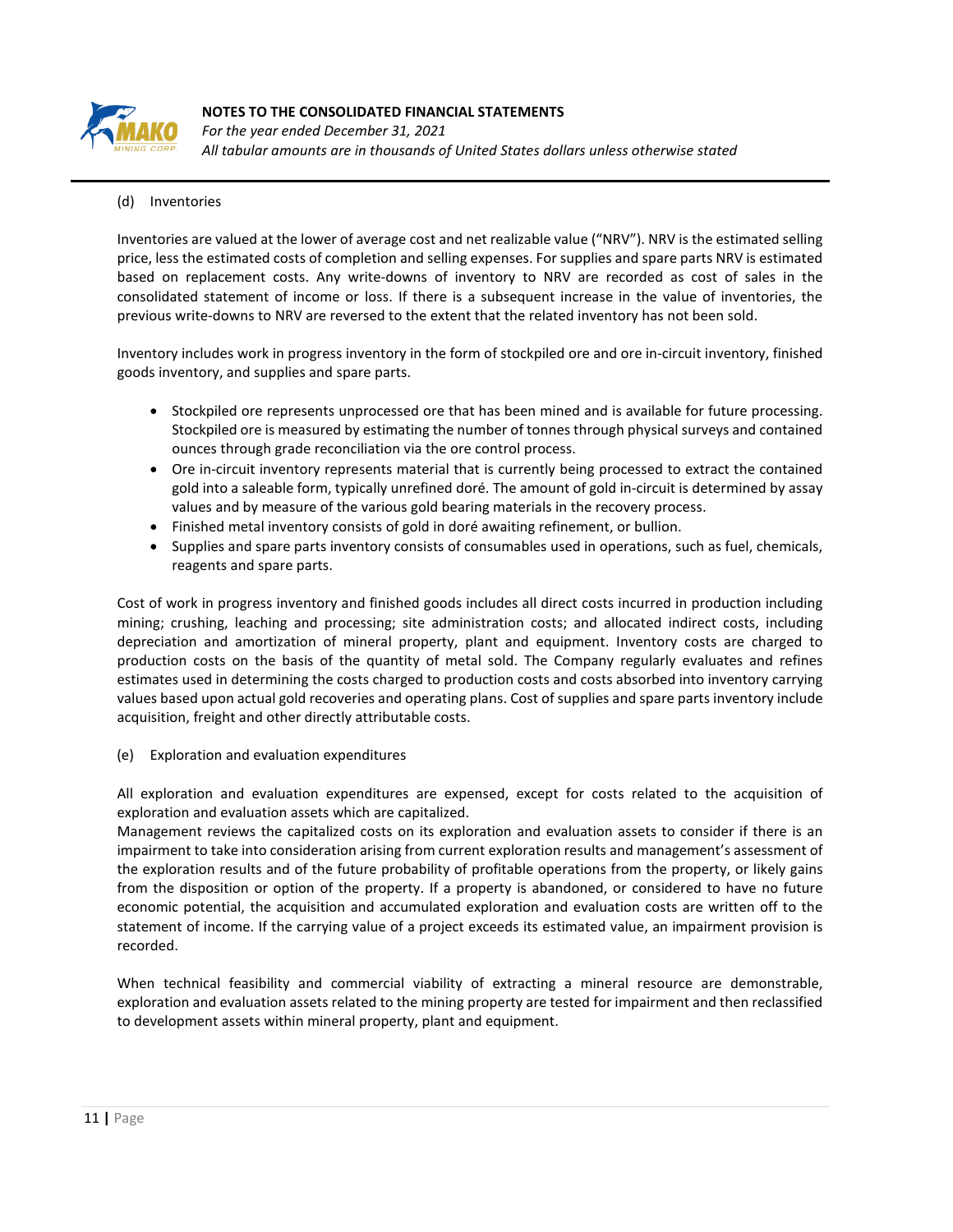

*For the year ended December 31, 2021 All tabular amounts are in thousands of United States dollars unless otherwise stated*

(f) Mineral property, plant and equipment

## *Mineral properties*

Mineral properties are carried at cost, less accumulated depletion and any accumulated impairment charges. Costs include:

- The fair value of mineral properties acquired;
- The carrying value, less impairments, of exploration and evaluation assets reclassified to development assets;
- Development costs on an area of interest once management has determined the property has achieved technical feasibility and commercial viability. Development expenditures include operating and site administration costs;
- Development costs on a property after commercial production is achieved are capitalized when it is probable that additional economic benefit will be derived from future operations.

Mining properties are depleted over the economic life of the property on a units-of-production basis based on recoverable ounces from the estimated proven and probable reserves and a portion of measured and indicated resources that are reasonably expected to be converted to proven and probable reserves

Capitalization of costs incurred ceases when the mining property is capable of commencement of mining operations in the manner intended by management. Costs incurred prior to this point, including depreciation of related plant and equipment, are capitalized. The Company applies judgment in its assessment of when a mine is capable of operating in the manner intended by management which takes account of the design of the mine and the nature of the initial commissioning phase of the mine. Costs incurred after the property is placed into production that increase production volume or extend the life of a mine are capitalized.

## *Plant and equipment*

Plant and equipment are carried at cost, less accumulated amortization and impairment losses. Cost comprises the fair value of consideration given to acquire an asset and includes the direct charges associated with bringing the asset to the location and condition necessary for putting it into use along with the future cost of dismantling and removing the asset. When parts of an item of plant and equipment have different useful lives, they are accounted for as separate items (major components) of plant and equipment.

(g) Impairment of non-current assets

At each reporting period, the Company assesses whether there is an indication that an asset or group of assets may be impaired. When impairment indicators exist, or when the decision to proceed with the development of a particular project is taken based on its technical and commercial viability, the Company estimates the recoverable amount of the asset or group of assets and compares it against the carrying amount. The recoverable amount is the higher of the fair value less costs of disposal and the asset's value in use. If the carrying value exceeds the recoverable amount, an impairment loss is recorded in the consolidated statement of comprehensive income for the period.

In calculating the recoverable amount, the estimated future cash flows are discounted to their present value using a pre-tax discount rate that reflects current market assessment of the time value of money and the risks specific to the asset. The cash flows are based on best estimates of expected future cash flows from the continued use of the asset.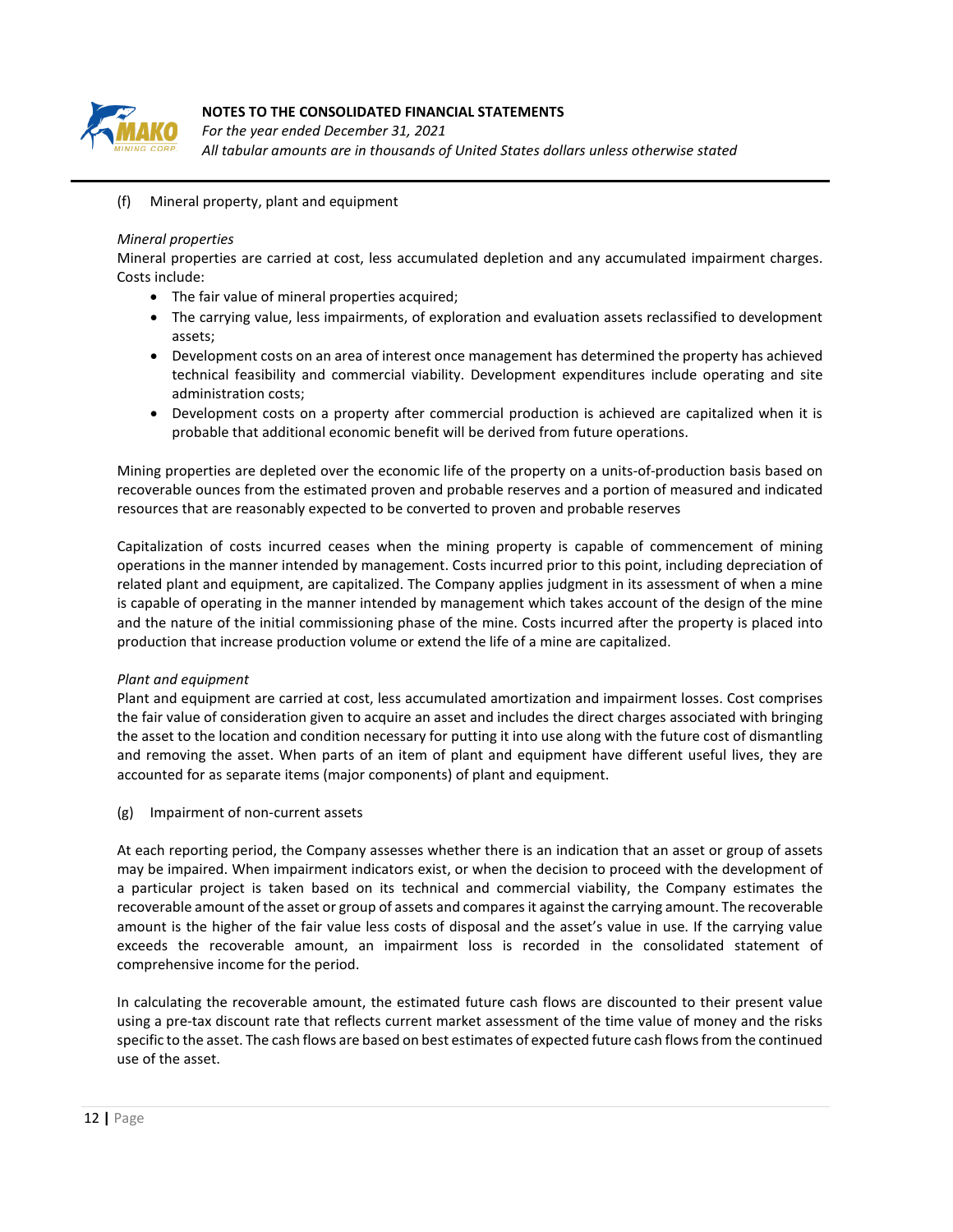

*For the year ended December 31, 2021 All tabular amounts are in thousands of United States dollars unless otherwise stated*

## (h) Provision for reclamation and rehabilitation

An obligation to incur restoration, rehabilitation and environmental costs arises when the environmental disturbance is caused by the exploration or development of a mineral property interest. Such costs arising from the dismantling, remediation and ongoing treatment and monitoring of a mine and other site preparation work, discounted to their net present value, are provided for and capitalized at the start of each project to the carrying amount of the asset, along with a corresponding liability as soon as the obligation to incur such costs arises. The timing of the actual rehabilitation expenditure is dependent on a number of factors such as the life and nature of the asset, the operation license conditions and, when applicable, the environment in which the mine operates. Discount rates using a pre-tax rate that reflects the time value of money and the risk associated with the liability are used to calculate the net present value. These costs are capitalized and then charged against the consolidated statement of loss over the economic life of the related asset, through amortization using either the unit-ofproduction or the straight-line method. The corresponding liability is progressively increased as the effect of discounting unwinds creating a finance expense in the consolidated statement of income.

Decommissioning costs are also adjusted at each reporting date for changes in estimates. These may include revised expected cash flows, the timing of the cash flows and discount rate. Those adjustments are accounted for as a change in the corresponding capitalized cost, except where a reduction in costs is greater than the unamortized capitalized cost of the related assets, in which case the capitalized cost is reduced to nil and the remaining adjustment is recognized in the consolidated statement of income. The operations of the Company have been, and may in the future be, affected by changes in environmental regulations, including those for site restoration costs.

#### (i) Share-based payments awards

The grant date fair value of the estimated number of share-based payments awarded to employees, officers and directors that will eventually vest, is recognized as share-based compensation expense over the vesting period of the stock options with a corresponding increase to equity. The grant date fair value of each stock option is estimated on the date of the grant using the Black-Scholes option-pricing model and is expensed over the vesting period, based on the Company's estimate of equity instruments that will eventually vest. At the end of each reporting period, the Company revises its estimate of the number of equity instruments expected to vest and adjusts the amount of recorded compensation expense accordingly. The impact of the revision of the original estimates, if any, is recognized in the statement of operations or capitalized in mining properties such that the accumulated expense reflects the revised estimate, with a corresponding adjustment to contributed surplus.

For transactions with non-employees, the fair value of equity settled awards is measured at the fair value of the goods or services received, at the date the goods or services are received by the Company. In cases where the fair value of goods or services received cannot be reliably estimated, the Company estimates the fair value of the awards at the date of grant.

## (j) Revenue recognition

The Company's primary source of revenue is from the sale of gold. The refiners who received doré from the Company, refine the materials on the Company's behalf.

Refined metals are sold at spot prices and revenue is recognized on the trade settlement date.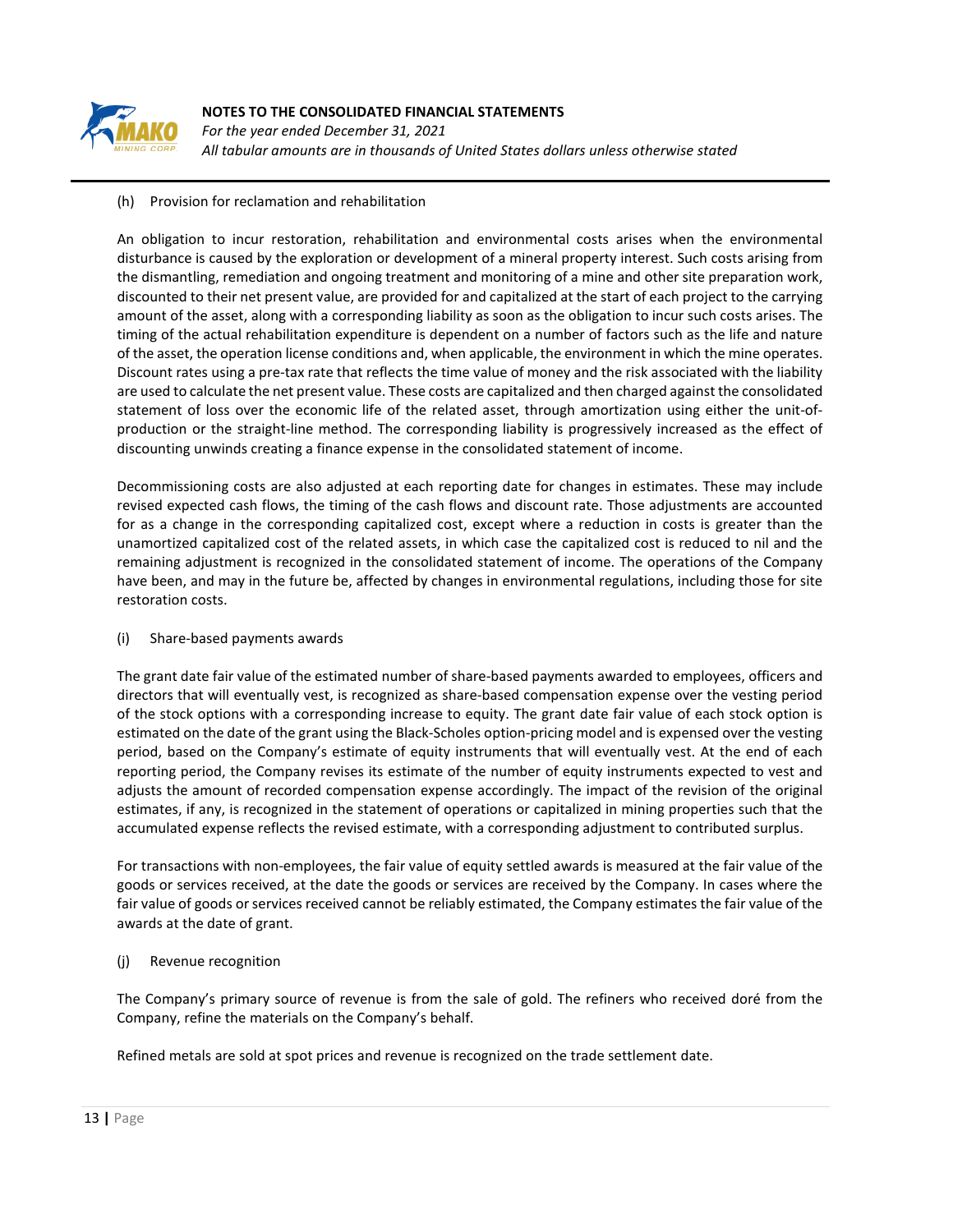

*For the year ended December 31, 2021 All tabular amounts are in thousands of United States dollars unless otherwise stated*

Revenue is recognized to the extent that it is probable that economic benefits will flow to the Company and the revenue can be reliably measured. Revenue is measured at the fair value of the consideration received or receivable. Revenue from the sale of goods is recognized when control has transferred, which is generally considered to occur when title passes to the customer. Once the title has passed to the customer, the significant risks and rewards of ownership have been transferred and the customer is able to direct the use of and obtain substantially all of the remaining benefits from the goods. Revenue from the sale of silver is accounted for as a by-product and is recorded as a credit to production costs.

#### (k) Borrowing costs

Borrowing costs are expensed as incurred except where they are directly attributable to the acquisition, construction or production of an asset that takes a substantial period of time to prepare for its intended use are capitalized as part of the cost of the asset. Capitalization of borrowing costs begin when there are borrowings and activities commence to prepare an asset for its intended use. Capitalization of borrowing costs ends when substantially all activity necessary to prepare a qualifying asset for its intended use are complete. Borrowing costs directly attributable to the construction of the San Albino Property have been capitalized within construction in progress costs.

#### (l) Income tax

Income tax is recognized in net income (loss) for the period except to the extent that it relates to items recognized either in other comprehensive income or directly in equity, in which case it is recognized in other comprehensive income or equity, respectively.

Deferred tax is provided using the balance sheet method whereby deferred tax is recognized in respect of temporary differences between the carrying amounts of assets and liabilities for financial reporting purposes and the amounts used for taxation purposes. Deferred tax is measured at the tax rates that are expected to be applied to temporary differences when they are realized or settled, based on the laws that have been enacted or substantively enacted by the balance sheet date. Deferred tax is not recognized for temporary differences which arise on the initial recognition of assets or liabilities in a transaction that is not a business combination and that affects neither accounting, nor taxable profit or loss. A deferred tax asset is recognized for unused tax losses, tax credits and deductible temporary differences, to the extent that it is probable that future taxable profits will be available against which they can be utilized. Deferred tax assets are reviewed at each reporting date and are reduced to the extent that it is no longer probable that the related tax benefit will be realized.

Mining taxes and royalties are considered to have the characteristics of an income tax when they are imposed under government authority and the amount payable is calculated by reference to taxable income. Obligations arising from royalty arrangements and other types of taxes that do not satisfy these criteria are recognized as current provisions and included in cost of sales.

## (m) Financial instruments

A financial instrument is any contract that gives rise to a financial asset of one entity and a financial liability or equity instrument of another entity. All financial instruments are initially recorded at fair value, adjusted for directly attributable transaction costs. The Company determines each financial instrument's classification upon initial recognition. Measurement in subsequent periods depends on the financial instrument's classification.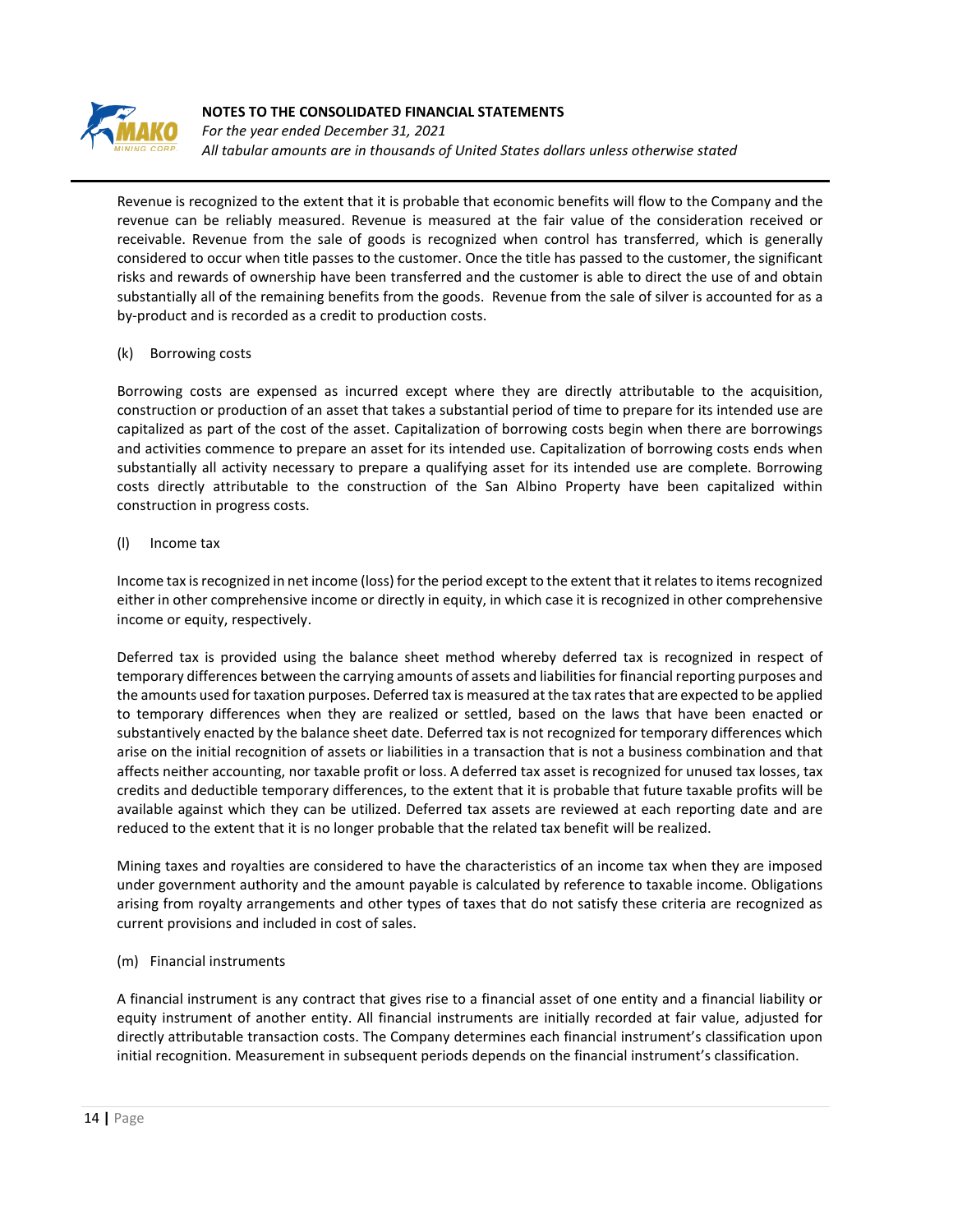

*For the year ended December 31, 2021 All tabular amounts are in thousands of United States dollars unless otherwise stated*

#### **Financial assets**

Financial assets are classified and measured at: fair value through profit and loss ("FVTPL"), fair value through other comprehensive income ("FVOCI") and amortized cost. On initial recognition of an equity instrument that is not held for trading, the Company may irrevocably elect to present subsequent changes in the investment's fair value in other comprehensive income. Measurement and classification of financial assets is dependent on the Company's business model for managing the financial assets and the contractual cash flow characteristics of the financial asset i.e. whether cash flows will result from collecting contractual cash flows, selling the financial assets, or both.

#### *Financial assets at amortized cost (debt instruments)*

The Company measures financial assets at amortized cost if both of the following conditions: the financial asset is held with the objective to collect contractual cash flows; and the contractual terms of the financial asset give rise to cash flows that are solely payments of principal and interest ("SPPI"). This is referred to as the SPPI test.

Financial assets at amortized cost are subsequently measured using the effective interest rate ("EIR") method and are subject to impairment. Interest received is recognized as part of finance income. Gains and losses are recognized when the asset is derecognized, modified or impaired.

The Company's financial assets at amortized cost include: cash equivalents; and receivables.

#### *Financial assets at FVTPL*

Financial assets at FVTPL include financial assets held for trading, financial assets designated upon initial recognition at FVTPL, or financial assets mandatorily required to be measured at fair value i.e. that fail the SPPI test. Derivatives are classified as held for trading unless they are designated as effective hedging instruments.

Financial assets at FVTPL are carried in the statement of financial position at fair value with net changes in fair value recognized in the consolidated statement of income.

An embedded derivative will often make a financial asset fail the SPPI test thereby requiring the instrument to be measured at FVTPL in its entirety.

The Company's financial assets at FVTPL include: gold stream derivative.

#### *Impairment*

An expected credit loss ("ECL") impairment model applies which requires a loss allowance to be recognized based on ECLs. The estimated present value of future cash flows associated with the asset is determined and an impairment loss is recognized for the difference between this amount and the carrying amount as follows: the carrying amount of the asset is reduced to estimated present value of the future cash flows associated with the asset, discounted at the financial asset's original EIR, either directly or through the use of an allowance account and the resulting loss is recognized in profit or loss for the period. In a subsequent period, if the amount of the impairment loss is reversed through the statement of income to the extent that the carrying amount of the investment at the date the impairment is reversed does not exceed what the amortized cost would have been had the impairment not been recognized.

## **Financial liabilities**

Financial liabilities are classified, at initial recognition, as financial liabilities at FVTPL, loans and borrowings, payables, or as derivatives designated as hedging instruments in an effective hedge, as appropriate.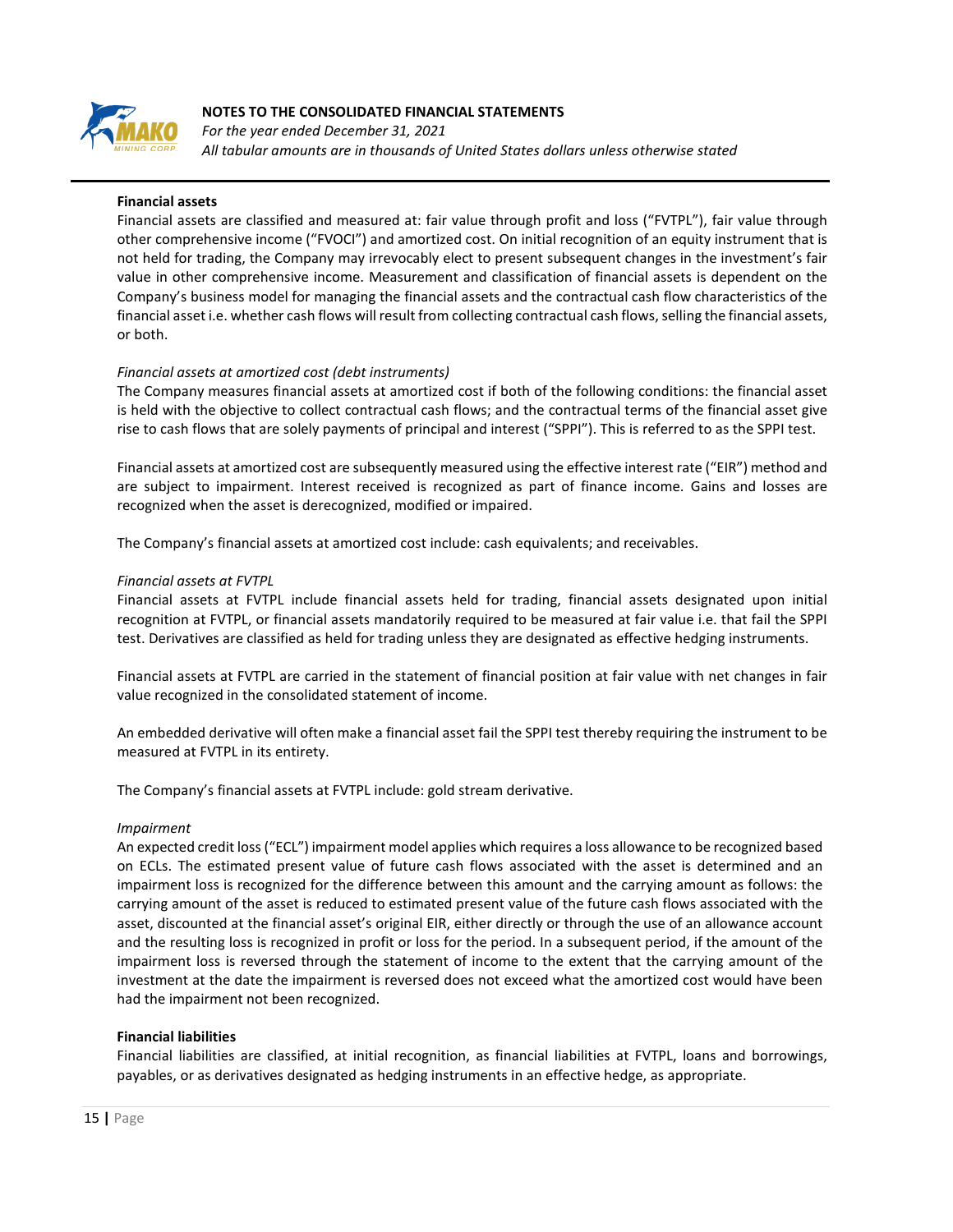

*For the year ended December 31, 2021 All tabular amounts are in thousands of United States dollars unless otherwise stated*

## *Financial liabilities at FVTPL*

Financial liabilities at FVTPL include financial liabilities held for trading and financial liabilities designated upon initial recognition as at FVTPL. Financial liabilities are classified as held for trading if they are incurred for the purpose of repurchasing in the near term. This category also includes derivative financial instruments that are not designated as hedging instruments.

Gains or losses on financial liabilities at FVTPL are recognized in the consolidated statement of income.

The Company's financial liabilities at FVTPL include: derivative liability.

#### *Loans and borrowings and payables*

After initial recognition, interest-bearing loans and borrowings and trade and other payables are subsequently measured at amortized cost using the EIR method. Gains and losses are recognized in profit or loss when the liabilities are derecognized, as well as through the EIR amortization process. Amortized cost is calculated by taking into account any discount or premium on acquisition and fees or costs that are an integral part of the EIR. The EIR amortization is included as finance costs in the statement of comprehensive income. Gains and losses are recognized when the financial liability is derecognized.

The Company's financial liabilities at amortized cost include:

- accounts payable; and
- term loan

A financial liability is derecognized when the associated obligation is discharged or cancelled or expires. When an existing financial liability is replaced by another from the same lender on substantially different terms, or the terms of an existing liability are substantially modified, such an exchange or modification is treated as the derecognition of the original liability and the recognition of a new liability. The difference in the respective carrying amounts is recognized in the statement of comprehensive loss.

(n) Fair value measurement

From time to time, the fair values of non-financial assets and liabilities are required to be determined, e.g., when the entity acquires a business, or where an entity measures the recoverable amount of an asset or a cash generating unit at fair value less cost of disposal ("FVLCD").

Fair value is the price that would be received to sell an asset or paid to transfer a liability in an orderly transaction in the principal (or most advantageous) market at the measurement date under current market conditions (an exit price) regardless of whether that price is directly observable or estimated using another valuation technique.

## **4. CRITICAL ACCOUNTING ESTIMATES AND JUDGMENTS**

The preparation of these consolidated financial statements requires management to make judgments, estimates and assumptions that affect the application of accounting policies and reported amounts of assets and liabilities, income and expenses. The estimates and associated assumptions are based on historical experience and various other factors that are believed to be reasonable under the circumstances, the results of which form the basis of making the judgments about carrying values of assets and liabilities that are not readily apparent from other sources. Actual results may differ from these estimates.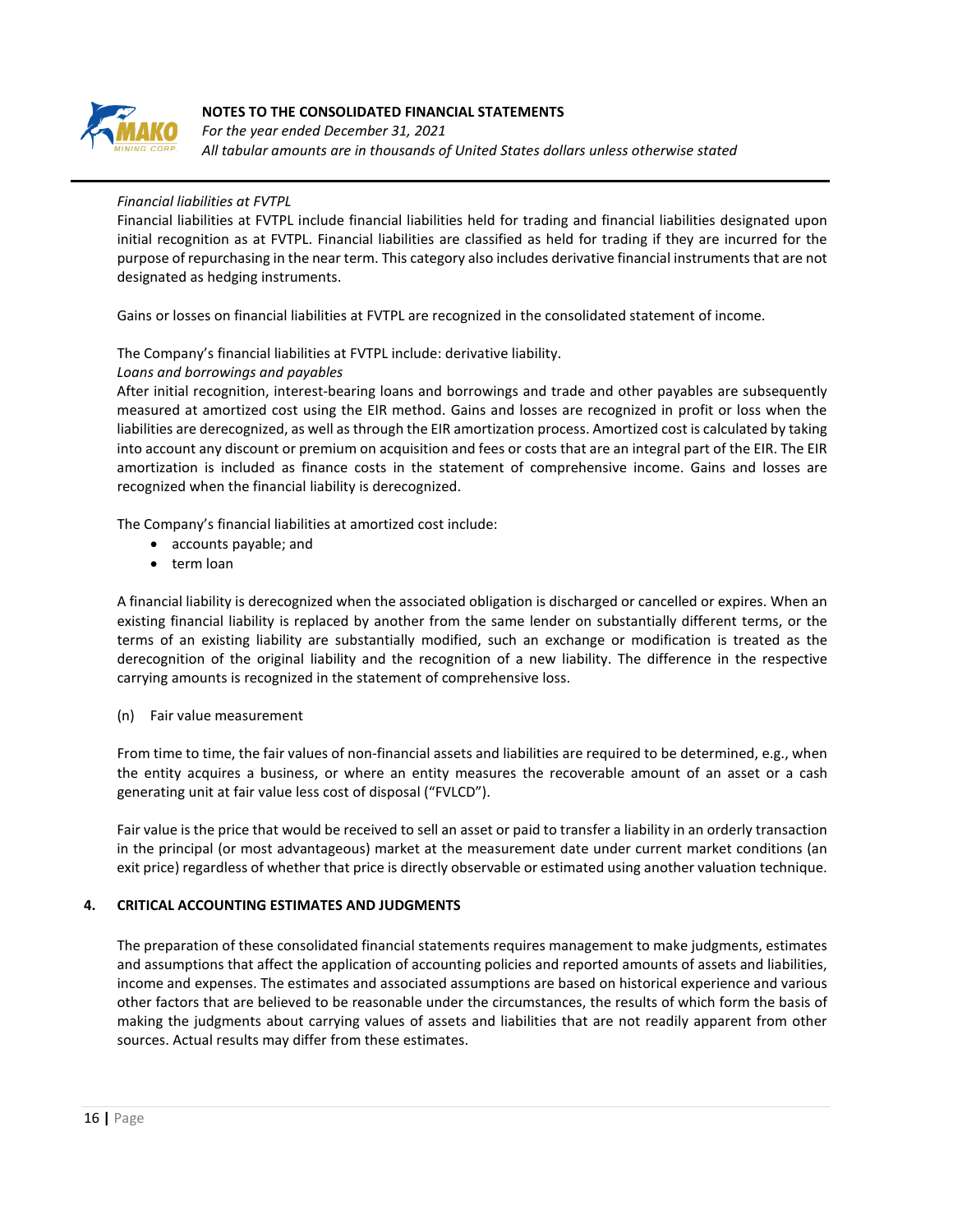

*For the year ended December 31, 2021 All tabular amounts are in thousands of United States dollars unless otherwise stated*

Estimates and underlying assumptions are reviewed at each period end. Revisions to accounting estimates are recognized in the period in which the estimates are revised and in any future periods affected.

Outlined below are all of the areas which require management to make significant estimates and assumptions in determining carrying values.

#### (a) Commercial production

The determination of when a mine is in the condition necessary for it to be capable of operating in the manner intended by management (referred to as "commercial production") is a matter of significant judgement. In making this determination, management will consider several factors, including:

- when the mine is substantially complete and ready for its intended use;
- the mine has the ability to sustain ongoing production at a steady or increasing level;
- the mine has reached a level of predetermined percentage of design capacity;
- mineral recoveries are at or near the expected production level, and;
- a reasonable period of testing of the mine plant and equipment has been completed.

On July 1, 2021, these conditions were met at the San Albino mine and the Company declared commercial production.

#### (b) Estimated mineral resources

Mineral resources are estimates of the amount of metal that can be extracted from the Company's properties, considering both economic and legal factors. The Company estimates the quantity and/or grade of its mineral resources based on information compiled by appropriately qualified persons relating to the geological data on the size, depth and shape of the ore body, and requires judgments to interpret the complex geological data. Calculating mineral resources is based upon factors such as estimates of foreign exchange rates, commodity prices, future capital requirements, metallurgical recoveries, and production costs along with geological assumptions and judgments made in estimating the size, and grade of the ore body. Changes in the mineral resources may affect the Company's financial position in a number of ways, including:

- asset carrying values may be affected due to changes in estimated future cash flows;
- depreciation charges in the Company's consolidated statement of comprehensive loss may change when such charges are determined by the unit-of-production basis, or when the useful lives of assets change; and
- provision for reclamation liabilities balances may be affected as the estimated timing of reclamation activities is adjusted for changes in the estimated mine life as determined by the available mineral resources.
- (c) Deferred income taxes

The determination of income tax expense and deferred income tax involves judgment and estimates as to the future taxable earnings, expected timing of reversals of deferred tax assets and liabilities, and interpretation of laws in the countries in which the Company operates. The Company is subject to assessments by tax authorities who may interpret the tax law differently. Changes in these estimates may materially affect the final amount of deferred income taxes or the timing of tax payments.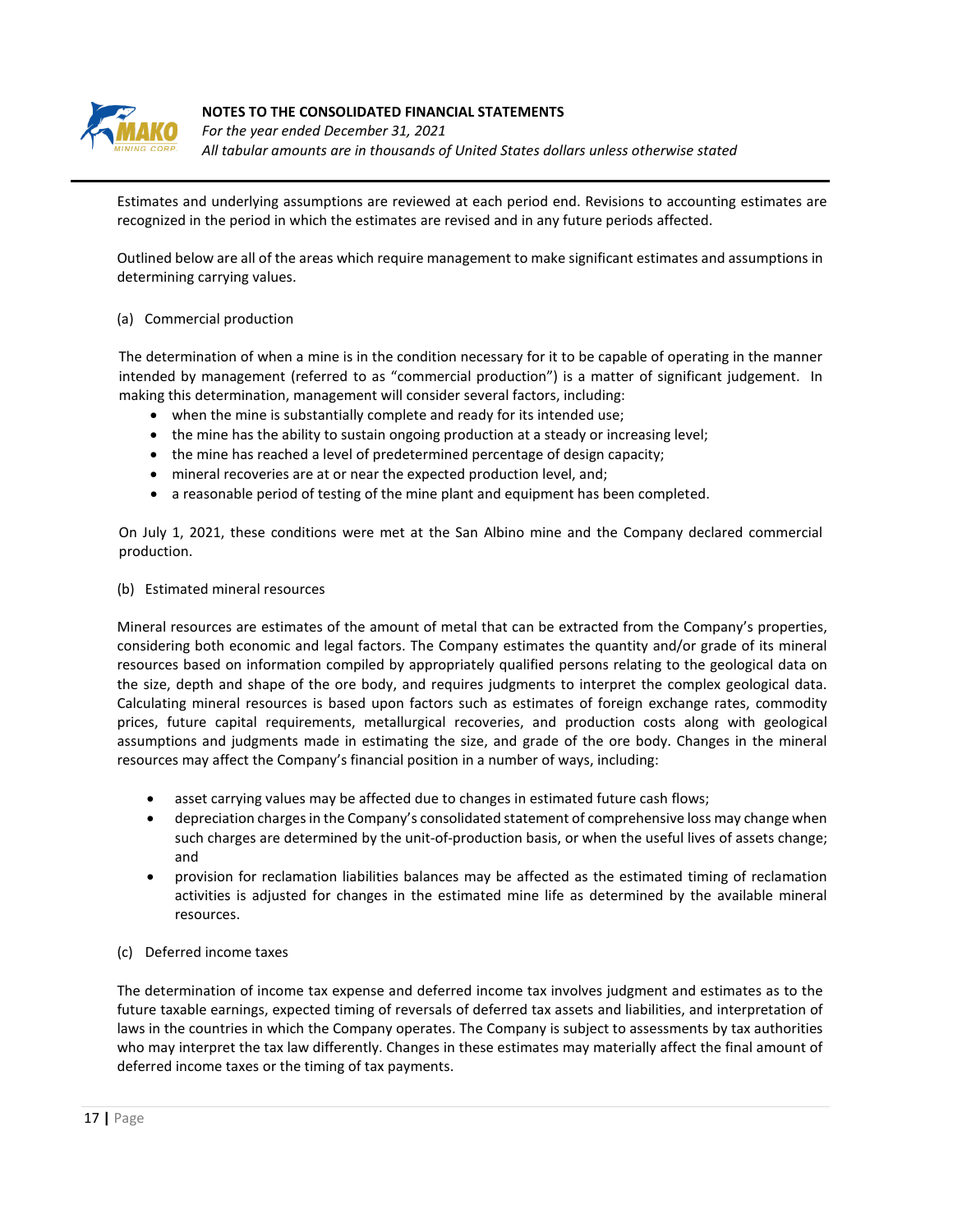

*For the year ended December 31, 2021 All tabular amounts are in thousands of United States dollars unless otherwise stated*

## (d) Impairment of non-current assets

Management applies significant judgment in its assessment and evaluation of asset or cash generating units at each reporting date to determine whether there are any indications of impairment. The Company considers both internal and external sources of information when making the assessment of whether there are indications of impairment for the Company's mineral properties, plant and equipment. External sources of information considered are changes in the Company's economic, legal and regulatory environment, which it does not control, but affect the recoverability of its mining assets. Internal sources of information the Company considers include the manner in which mining properties and plant and equipment are being used or are expected to be used and indications of economic performance of the assets. Calculating the fair value less costs of disposal of cash generating units for impairment tests requires management to make estimates and assumptions with respect to future production levels, operating, capital and closure costs, future metal prices and discount rates. Changes in any of the assumptions or estimates used in determining the fair values could impact the impairment analysis.

#### (e) Reclamation and remediation provisions

Reclamation and remediation provisions represent the present value of estimated future costs for the reclamation of the Company's mines and properties. These estimates include assumptions as to the cost of services, timing of the reclamation work to be performed, inflation rates, foreign exchange rates and interest rates. The reclamation and closure estimates are more uncertain the further into the future the activities are to be performed.

The actual cost to reclaim a mine may vary from the estimated amounts because there are uncertainties in factors used to estimate the cost and potential changes in regulations or laws governing the reclamation of a mine. Management periodically reviews the reclamation requirements as new information becomes available and will assess the impact of new regulations and laws as they are enacted. Any changes to assumptions will result in an adjustment to the provision which affects the Company's liabilities and either its mineral property, plant and equipment or statement of income.

## (f) Capitalization of costs

Judgment is required in evaluating whether expenditures meet the criteria to be capitalized, including the probability that future economic benefits will be generated. Determination of probable future economic benefit is based on management's evaluation of the technical feasibility and commercial viability of the geological properties of a given ore body based on information obtained, including metallurgical testing, resource and reserve estimates and the economic assessment of whether the ore body can be mined economically.

#### (g) Functional currency determination

The functional currency is the currency of the primary economic environment in which the parent entity and each of its subsidiaries operate. Determination of functional currency may involve certain judgments to identify the primary economic environment. Management reconsiders the functional currency of its entities if there is a change in events and conditions which determine the primary economic environment.

## **COVID-19 Estimation Uncertainty - Update**

In March 2020, the World Health Organization declared a global pandemic related to COVID-19. The current and expected impacts on global commerce are anticipated to be far reaching. To date there has been volatility in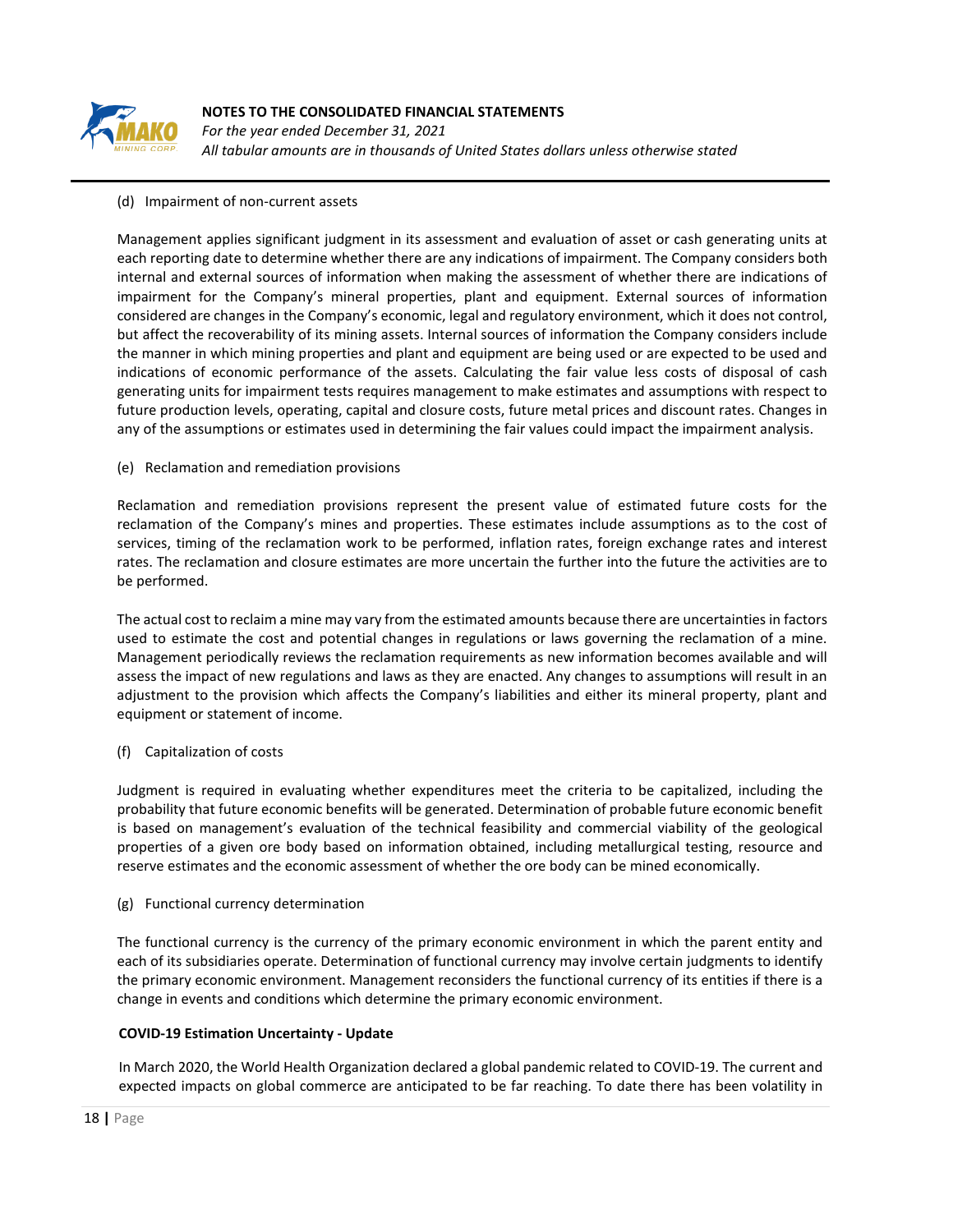

*For the year ended December 31, 2021 All tabular amounts are in thousands of United States dollars unless otherwise stated*

stock, commodity and foreign exchange markets and the global movement of people and some goods has become restricted. While the Company continues to operate its business there is significant ongoing uncertainty surrounding COVID-19 and the extent and duration of the impacts that it may have on future production, future cash flows in 2022, estimates regarding deferred income taxes and valuation allowances and on global financial markets. The impact of COVID-19 on the global economic environment, and the local jurisdictions in which the Company operates, could result in changes to the way the Company runs its mine. These changes could result in revenues or costs being different from the Company's expectations. This impact could be material. The impact of COVID-19 on the Company has been the delay in the commencement of production, supply chain issues that have made supplies and spare parts have caused shortages and the enhancement of health and safety protocols.

The Company continues its enhanced COVID-19 health and safety protocols, including social distancing, mask wearing, and preventative communication campaigns, while working closely with local communities, the respective health authorities, employees and contractors to minimize the spread of COVID-19.

#### **5. DISPOSAL OF SUBSIDIARIES**

On March 31, 2021, Mako completed the transaction whereby GR Silver acquired 100% of the shares in the Company's wholly-owned subsidiary, Marlin ("GR Silver Transaction"). Marlin (incorporated in Canada) is the parent company of Oro Gold (incorporated in Mexico), which owns the La Trinidad mine in Sinaloa, Mexico; and Marlin Trading (incorporated in Barbados) (collectively, the "Marlin Group"). Mako will continue to be responsible for all necessary reclamation obligations until it receives an acknowledgement from SEMARNAT (the Mexican environmental authority) that Oro Gold's closure plan is complete (refer to note 12) and the final installment of the settlement agreement entered into in October 2019 with the Company's mining contractor in Mexico (refer to note 10; paid on September 29, 2021). In consideration for the sale of the common shares of Marlin to GR Silver, Mako received C\$50,000 in cash, a 1% NSR on all concessions currently owned by Oro Gold and the assumption of liability by GR Silver of approximately US\$9.5 million in unpaid concession taxes. GR Silver was also granted the right to purchase the NSR at any time upon making a one-time payment of US\$2,000,000.

| Cash consideration (C\$50,000), received                                                      | 39,649     |
|-----------------------------------------------------------------------------------------------|------------|
| Carrying value of the Marlin Group net liabilities disposed on March 31, 2021:                |            |
| Cash                                                                                          | (12, 639)  |
| Receivable and prepaids                                                                       | (34, 655)  |
| Accounts payable and accrued liabilities                                                      | 10,069,184 |
|                                                                                               | 10,061,539 |
| Out of pocket expenses                                                                        | (74, 108)  |
| Reclassification of cumulative translation adjustment from AOCI upon disposal of subsidiaries | 2,021,976  |
| Gain on disposal of subsidiaries                                                              | 12,009,407 |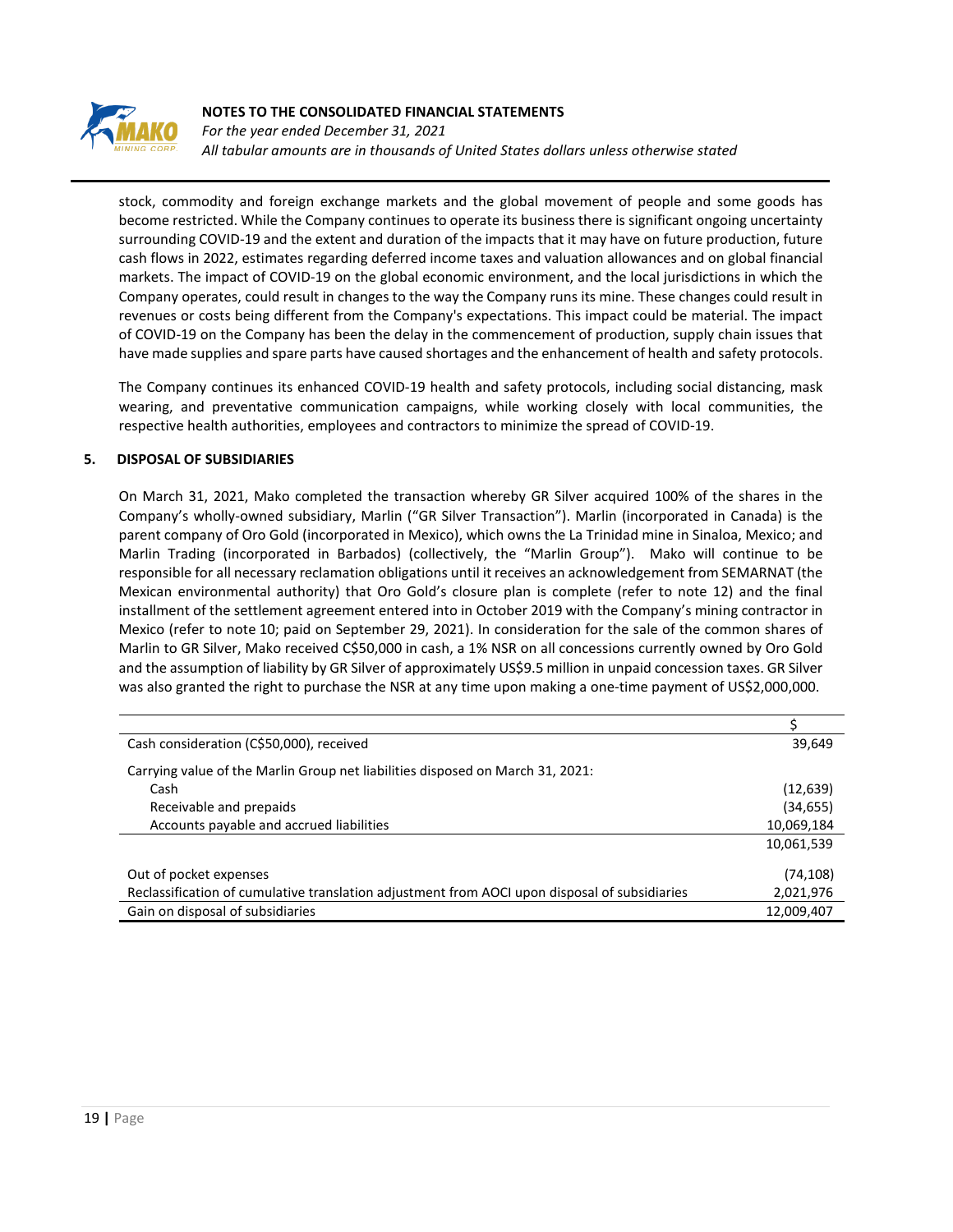

*For the year ended December 31, 2021 All tabular amounts are in thousands of United States dollars unless otherwise stated*

#### **6. INVENTORIES**

| As at                    | December 31, 2021 | December 31, 2020 |
|--------------------------|-------------------|-------------------|
| Ore in-circuit           | 4,190             |                   |
| Stockpiled ore           | 1,567             |                   |
| Finished metal           | 164               |                   |
| Supplies and spare parts | 943               | 375               |
|                          | 6,864             | 375               |

As at December 31, 2021, stockpiled ore, ore in-circuit and finished metal were recorded at cost.

#### **7. GOLD STREAM DERIVATIVE ASSET**

The gain on the gold stream derivative asset of \$670,106 arises from the amended gold stream agreement the Company entered into with Sailfish Royalty Corp ("Sailfish") (also refer to note 14 (d)) in November 2018 whereby the Company received \$1,096,051 (the "Gold Stream Advance") which was recorded as a credit to the mineral property. At that time, it was determined to be a disposition of mineral interest. In return for the Gold Stream Advance, the Company is required to deliver 4% of gold production to Sailfish and is to receive a payment at 25% of the market price of the gold delivered. Effectively the Company sold 4% of the property and is being paid for services relating to the processes required to obtain the finished metal. As the price of gold is not closely related to the price of the services being provided, the contract to provide these services contains an embedded derivative that requires separation from the host contract.

The contract to deliver to Sailfish its 4% of gold production, in return for 25% of the market value of the gold delivered, contains an embedded derivative that was previously of minimal value. This derivative consists of a "swap" of the variable payment based on the price of gold for the fixed price implied by the contract. As at December 31, 2021 this derivative was determined to be an asset of \$547,468 based on current spot and future gold prices, and projected deliveries under the contract of which \$284,126 is disclosed as a current asset and \$263,342 as non-current asset in the statement of financial position.

During 2021, the Company went into commercial production at the San Albino mine, delivering a total of 845 ounces of gold to Sailfish, pursuant to this agreement, in exchange for \$378,439 and resulting in a fair value movement on the derivative of \$670,106 for the year ended December 31, 2021.

#### **8. EXPLORATION AND EVALUATION ASSETS**

The following exploration and evaluation assets (acquisition costs) are located in Nicaragua:

|                                                               | Potrerillos<br>Jicaro |                   |     |     | Total |
|---------------------------------------------------------------|-----------------------|-------------------|-----|-----|-------|
| 2020 and<br>'2021<br>31<br>Balance.<br>December<br><u>Ji.</u> |                       | <b>CAF</b><br>645 | . . | 120 | 765   |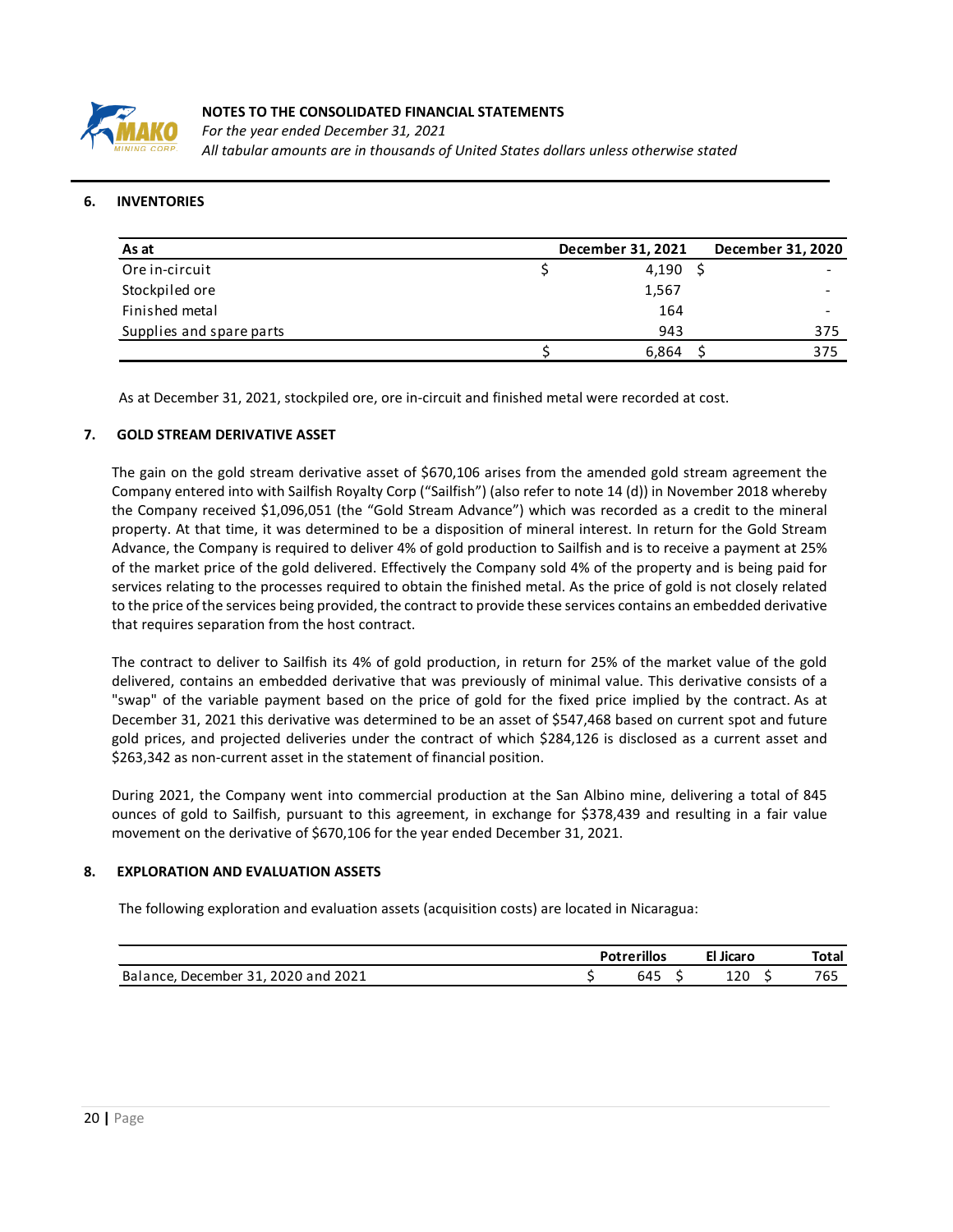

*For the year ended December 31, 2021 All tabular amounts are in thousands of United States dollars unless otherwise stated*

# **9. MINERAL PROPERTY, PLANT AND EQUIPMENT**

|                                         |    | <b>Mine Asset</b> |      | Construction<br>in progress |    | Land       |    | <b>Building</b>   | Equipment        |     | <b>Total</b> |
|-----------------------------------------|----|-------------------|------|-----------------------------|----|------------|----|-------------------|------------------|-----|--------------|
| Cost                                    |    |                   |      |                             |    |            |    |                   |                  |     |              |
| As at December 31, 2019                 | \$ |                   | \$   | 7.775                       | Ŝ. | $1,452$ \$ |    | 124S              | 1,365            | Ś   | 10,716       |
| Additions                               |    |                   |      | 35,055                      |    | 429        |    |                   | 124              |     | 35,608       |
| Disposals                               |    |                   |      |                             |    |            |    |                   | (302)            |     | (302)        |
| Foreign currency translation adjustment |    |                   |      | 179                         |    |            |    |                   |                  |     | 179          |
| As at December 31, 2020                 | \$ |                   | \$   | 43,009                      | \$ | 1,881      | \$ | 124               | \$<br>1,187      | Ś   | 46,201       |
| Additions                               |    | 130               |      | 7,291                       |    | 1,202      |    | 40                | 475              |     | 9,138        |
| Pre-production proceeds                 |    |                   |      | (4, 563)                    |    |            |    |                   |                  |     | (4, 563)     |
| Disposals                               |    |                   |      |                             |    |            |    |                   |                  |     |              |
| Foreign currency translation adjustment |    | (30)              |      | (15)                        |    |            |    |                   |                  |     | (45)         |
| Transfer to mine asset                  |    | 45,722            |      | (45, 722)                   |    |            |    |                   |                  |     |              |
| As at December 31, 2021                 | Ś. | 45,822            | - \$ |                             | \$ | 3,083      | \$ | 164               | \$<br>1,662      | \$  | 50,731       |
|                                         |    |                   |      |                             |    |            |    |                   |                  |     |              |
| <b>Accumulated depreciation</b>         |    |                   |      |                             |    |            |    |                   |                  |     |              |
| As at December 31, 2019                 | \$ |                   | \$   |                             | \$ |            | \$ | 102 <sup>5</sup>  | 609 <sup>5</sup> |     | 711          |
| Disposals                               |    |                   |      |                             |    |            |    |                   | (73)             |     | (73)         |
| Depreciation                            |    |                   |      |                             |    |            |    | 12                | 253              |     | 265          |
| As at December 31, 2020                 | \$ |                   | \$   |                             | \$ |            | Ś  | 114               | \$<br>789        | Ś.  | 903          |
| Disposals                               |    |                   |      |                             |    |            |    |                   |                  |     |              |
| Depreciation                            |    | 6,594             |      |                             |    |            |    | 10                | 312              |     | 6,916        |
| As at December 31, 2021                 | \$ | 6,594             | \$   |                             | \$ |            | \$ | $124 \; \text{$}$ | 1,101            | \$  | 7,819        |
|                                         |    |                   |      |                             |    |            |    |                   |                  |     |              |
| Net book value as at December 31, 2020  | \$ |                   | Ś.   | 43,009                      | \$ | 1,881      | Ŝ. | 10                | \$<br>398        | Ś.  | 45,298       |
| Net book value as at December 31, 2021  | \$ | 39,228            | \$   | $\overline{\phantom{a}}$    | \$ | 3,083      | \$ | 40                | \$<br>561        | \$. | 42,912       |

## *San Albino Property, Nicaragua*

Prior to the San Albino mine reaching commercial production on July 1, 2021, the Company sold 2,481 ounces of gold and recorded pre-production sales proceeds of \$4,562,494.

## *La Trinidad Mine, Mexico*

On March 31, 2021, the Company completed the sale of Mako's wholly-owned subsidiary, Marlin to GR Silver. GR Silver acquired 100% of the common shares of Marlin from the Company. Marlin owns, amongst other assets, Oro Gold, a Mexican company that owns the La Trinidad mine.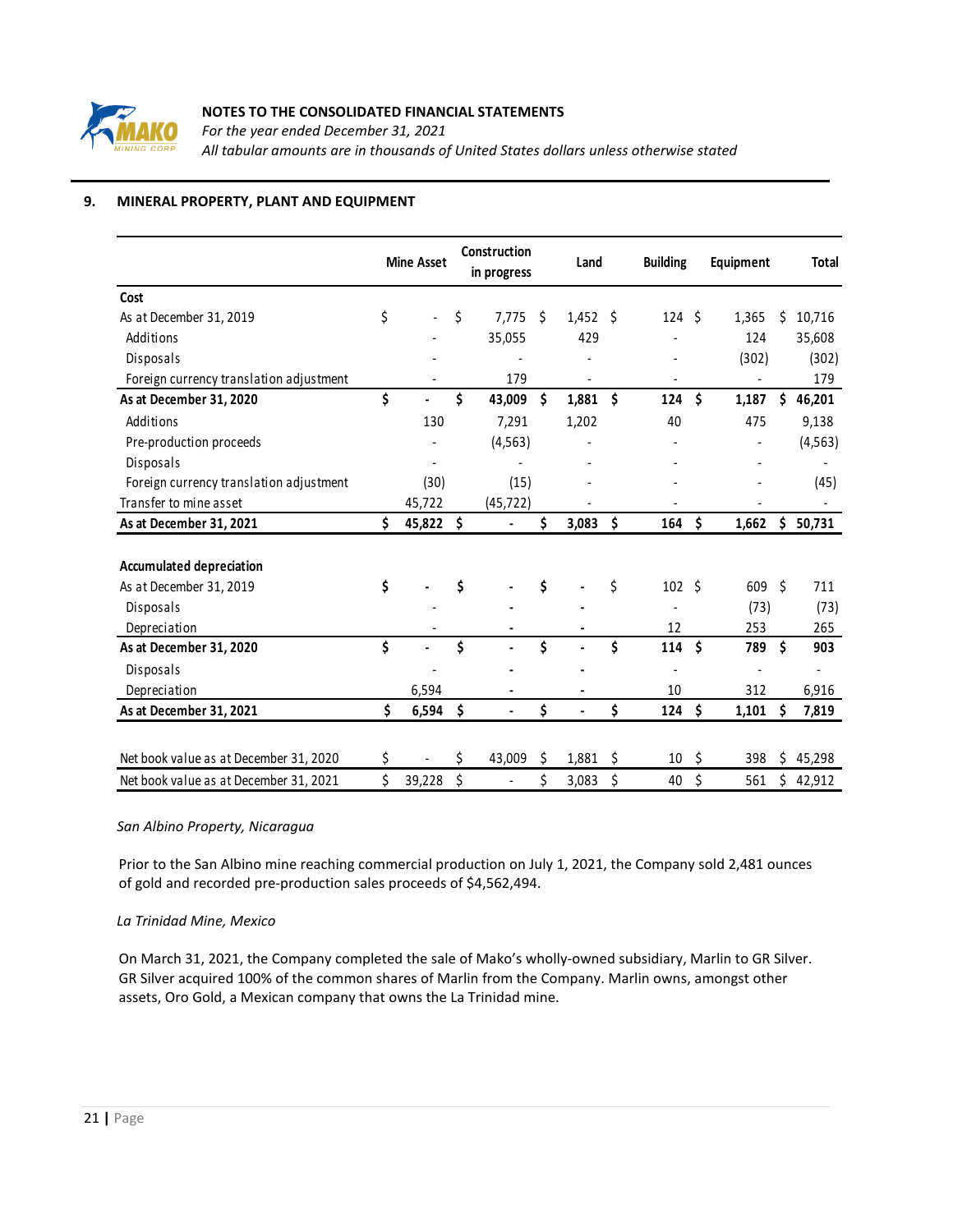

*For the year ended December 31, 2021 All tabular amounts are in thousands of United States dollars unless otherwise stated*

# **10. ACCOUNTS PAYABLE AND ACCRUED LIABILITIES**

| As at                                       | December 31, 2021 | December 31, 2020 |
|---------------------------------------------|-------------------|-------------------|
| Accounts payable and accrued liabilities    | 4,399 \$          | 4,116             |
| Sailfish Loan payment accrual (Note 11 (c)) | 366 <sup>5</sup>  |                   |
| Trade payables - Mexican mining contractor  |                   | 942               |
| Due to related parties (Note 14)            | 219               | 74                |
|                                             | 4,984             | 5,132             |
| Mexico mining concession taxes              |                   | 8,878             |
|                                             | 4.984             | 14,010            |
| Non-current liability                       |                   |                   |
| Accrued liabilities                         | 368               |                   |
|                                             | 5,352             | 14.010            |

On September 29, 2021, the Company made the final installment payment of \$1,000,000 to the mining contractor in Mexico.

## Severance Obligation

Accounts payable and accrued liabilities include severance obligation for employees at the Company's operationsin Nicaragua of \$ 205,548 (2020 - \$138,945). The severance is computed based on the years of service at the average salary of the last six months of employment. Employees that work less than ten years have a maximum benefit of five months salaries. In some cases, those with more than ten consecutive years of service can receive an additional severance benefit of ten to twenty months salary when leaving the Company. The calculation is in line with labor regulations in Nicaragua.

## **11. TERM LOANS**

| As at                       | December 31, 2021 |            | December 31, 2020 |        |  |
|-----------------------------|-------------------|------------|-------------------|--------|--|
| Wexford Loan (Note 11 (a))  |                   |            |                   |        |  |
| Accrued Interest            | \$                | $3,735$ \$ |                   | 906    |  |
| Cash Bonus Interest         |                   |            |                   | 813    |  |
|                             | \$                | $3,735$ \$ |                   | 1,719  |  |
| Principal                   |                   | 15,150     |                   | 15,150 |  |
| Principal repayments made   |                   | (4, 285)   |                   |        |  |
| <b>Total Wexford loan</b>   | Ś                 | 14,600 \$  |                   | 16,869 |  |
| Sailfish Loan (Note 11 (c)) |                   | 6,764      |                   |        |  |
| <b>Total Term Loans</b>     | Ś                 | 21,364     | - S               | 16,869 |  |
| Disclosed as follows:       |                   |            |                   |        |  |
| Current liabilities         | \$                | $3,981$ \$ |                   | 1,719  |  |
| Non-current liabilities     |                   | 17,383     |                   | 15,150 |  |
|                             |                   | 21,364     | - \$              | 16,869 |  |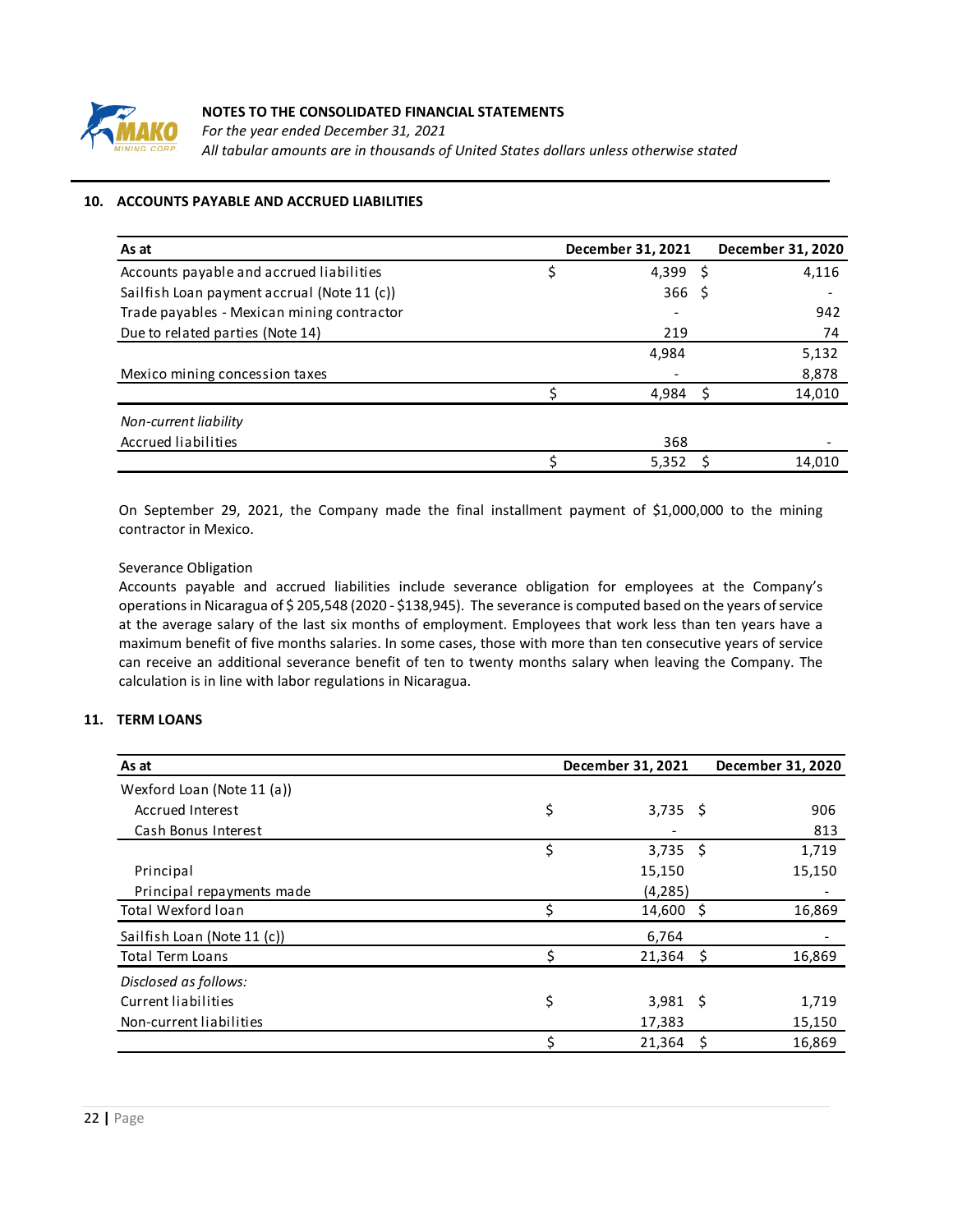

*For the year ended December 31, 2021 All tabular amounts are in thousands of United States dollars unless otherwise stated*

# (a) Wexford Loan

On February 20, 2020, the Company entered into a \$15,150,000 unsecured loan facility (the "Wexford Loan") from Wexford Catalyst Trading Limited, Wexford Spectrum Trading Limited and Debello Trading Limited (collectively, the "Lenders"), each private investment funds managed by the Company's controlling shareholder, Wexford Capital LP ("Wexford Loan Agreement"). The Wexford Loan matures on August 20, 2022 ("Maturity Date"). The Wexford Loan may also be prepaid at any time, in whole or in part, at par plus accrued but unpaid interest, without penalty or premium ("Obligations Termination Date"). The Wexford Loan bears interest at the rate of 8.0% per annum until the first anniversary of the closing date, increasing to 10% per annum thereafter, which interest is payable semi-annually on June 30th and December 31st each year. The Company paid a non-refundable up-front fee of \$150,000 to the Lenders on the closing of the Wexford Loan.

As at December 31, 2020 and 2021, the Wexford Loan was fully drawn.

On December 31, 2020, the Company received a waiver from the Lenders on the requirement to make the first interest payment on December 31, 2020 ("First Waiver and Extension"), subject to the following conditions:

- i. the first interest payment date shall be June 30, 2021;
- ii. all accrued and unpaid interest on the outstanding principal amount of the Wexford Loan as of December 31, 2020 shall accrue interest from and after December 31, 2020 at the applicable interest rate; and
- iii. all accrued and unpaid interest on the outstanding principal amount of the Wexford Loan as of December 31, 2020, together with interest thereon as set out in paragraph (b) above, shall be due and payable on June 30, 2021.

If the Wexford Loan is not repaid in full on or prior to the first anniversary of the closing date, then the Company must pay to the Lenders cash bonus interest on the first anniversary of the closing date and on each successive anniversary in an amount equal to the cash equivalent of 500 ounces of gold calculated based on the average Gold Fixing Price in the London Bullion Market during the most recently completed calendar month at the time the payment is made, in accordance with the applicable formula set out in the Wexford Loan Agreement ("Cash Bonus Interest"). The applicable formula set out in the Wexford Loan Agreement is the principal amount less any principal repayments divided by the total loan facility multiplied by the price of gold based on the closing London Bullion Market monthly average.

On February 20, 2021, the Company received a second waiver from the Lenders on the requirement to make the Cash Bonus Interest on February 20, 2021, subject to the following conditions:

- i. the Cash Bonus Interest amount shall be due and payable on the earlier of June 30, 2021 and the date on which the Wexford Loan is repaid in full by the Company to the Lenders (such earlier date, the "Deferred Payment Date");
- ii. the Company shall pay to the Lenders, additional cash bonus interest on the Deferred Payment Date in an amount equal to the price of 178.75 ounces of gold calculated based on the average Gold Fixing Price in the London Bullion Market during the most recently completed calendar month at the time the payment is made; and
- iii. if the Obligations Termination Date does not occur on or before February 20, 2022, then the cash bonus interest payment that will become due and payable on February 20, 2022 will be calculated in accordance with the applicable formula set out in the Wexford Loan Agreement, except that, for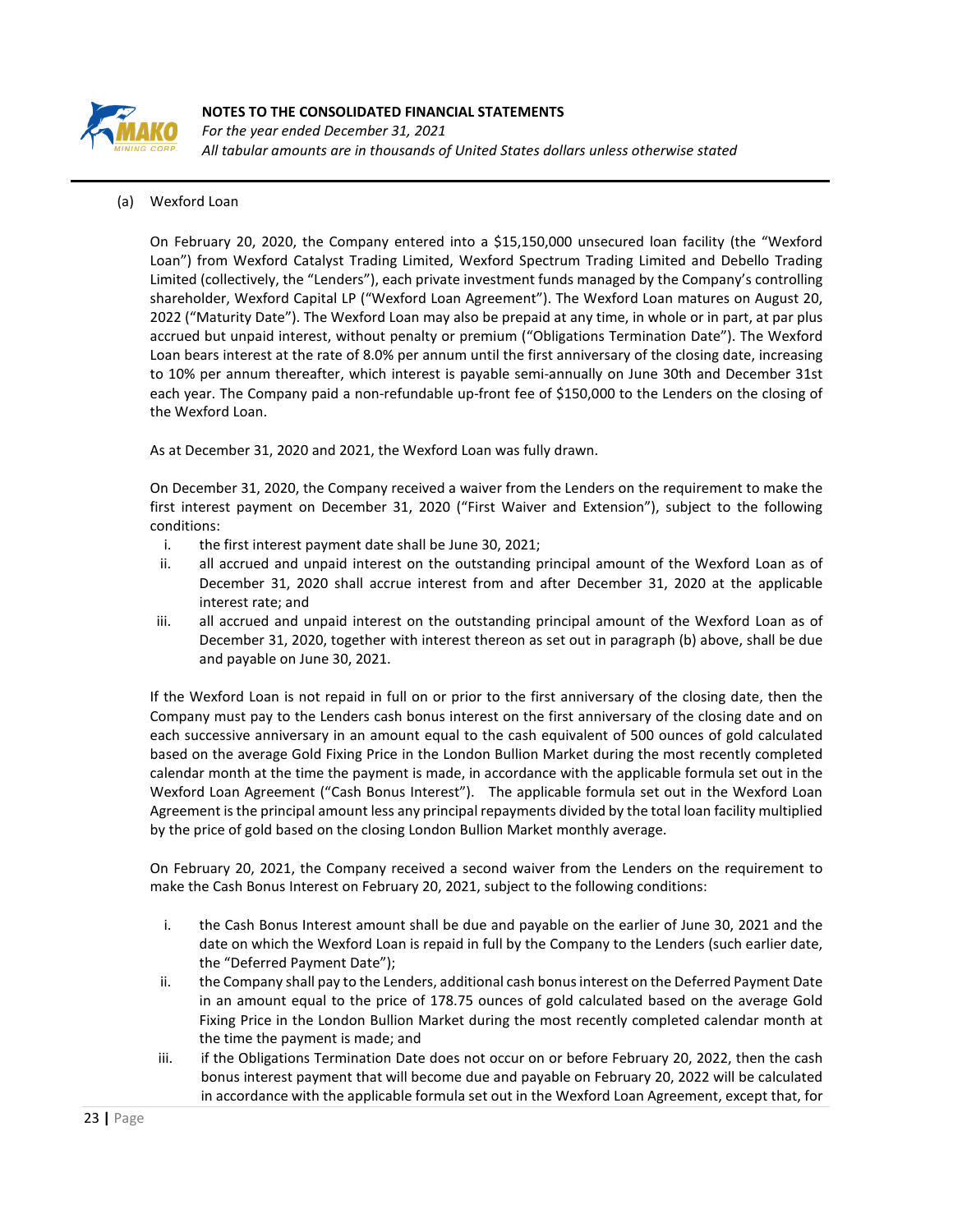

*For the year ended December 31, 2021 All tabular amounts are in thousands of United States dollars unless otherwise stated*

purposes of this payment only, the amount will be the cash equivalent of 321.25 ounces of gold rather than 500 ounces of gold.

On June 30, 2021, the Company received a third waiver from the Lenders to defer the accrued interest of \$1,659,312 and the cash bonus interest of \$1,264,756, a total of \$2,924,068 ("Further Deferred Payment Amount"), subject to the following conditions:

- i. the Company shall make a voluntary prepayment of a portion of the outstanding Wexford Loan in an aggregate principal amount equal to the Further Deferred Payment Amounts on or before July 30, 2021;
- ii. the Further Deferred Payment Amount shall be due and payable on the earlier of the Maturity Date and the date that demand therefor is made by the Lender; and
- iii. the Further Deferred Payment Amount shall accrue interest from and after June 30, 2021 at the applicable interest rate, which accrued interest shall, to the extent unpaid, be compounded monthly on the last banking day of each calendar month, and, unless sooner paid by the Company, shall become due and be paid on the earlier of the Maturity Date and the date on which payment of the Further Deferred Payment Amounts is demanded by the Lender in accordance with paragraph (ii) above.

The Company made voluntary principal repayments of \$500,000, \$1,784,746 and \$2,000,000 on the Wexford Loan and on July 29, August 30 and November 23, 2021, respectively. Also refer to Note 21 (c).

On September 30, 2021, the Company received a fourth waiver from the Lenders extending the Maturity Date to February 21, 2023 when all amounts will be due and repayable in full.

During the year ended December 31, 2021, the Company recorded \$2,829,850 (2020 – 1,718,335) of accrued interest on the Wexford Loan, of which \$2,007,661 (2020 – 1,718,335) has been capitalized to construction in progress and \$822,189 of interest (2020 – \$Nil) has been expensed. The total interest liability of \$3,735,260 (2020 - \$905,410) has been disclosed in non-current term loans.

(b) Nebari Loan

On March 2, 2021, the Company completed a financing arrangement with Nebari Natural Resources Credit Fund I, LP ("Nebari"), whereby Nebari provided financing of \$6,340,000 (the "Principal Amount") (the "Nebari Loan"). The interest rate on the Principal Amount is 8% with an original issue discount of 5.3% and a maturity date of March 31, 2022. There are no prepayment penalties. The interest rate increases to 20% on any unpaid amount owing in an event of default. The Company has paid Nebari a fee of \$10,000 to provide the bridge loan. The Financing is secured by a pledge of shares in favour of Nebari of the Company's Nicaraguan subsidiaries, Gold Belt and Nicoz. The Nebari Loan further provides that if the Company makes any prepayment under the Wexford Loan (the "Wexford Repayment Amount"), the Company shall make a mandatory prepayment to Nebari (the "Lender Prepayment Amount") in at least the amount necessary such that to the quotient obtained by dividing the Lender Prepayment Amount by the Wexford Repayment Amount is greater to or equal to 0.418 and such prepayment shall be applied against the Principal Amount.

On July 29, 2021, the Company made a voluntary principal prepayment of \$209,000 on the Nebari Loan and on August 30, 2021, the Nebari Loan was repaid in full. As at December 31, 2021, the Nebari Loan outstanding was \$Nil.

During the year ended December 31, 2021, the Company paid \$537,202 interest.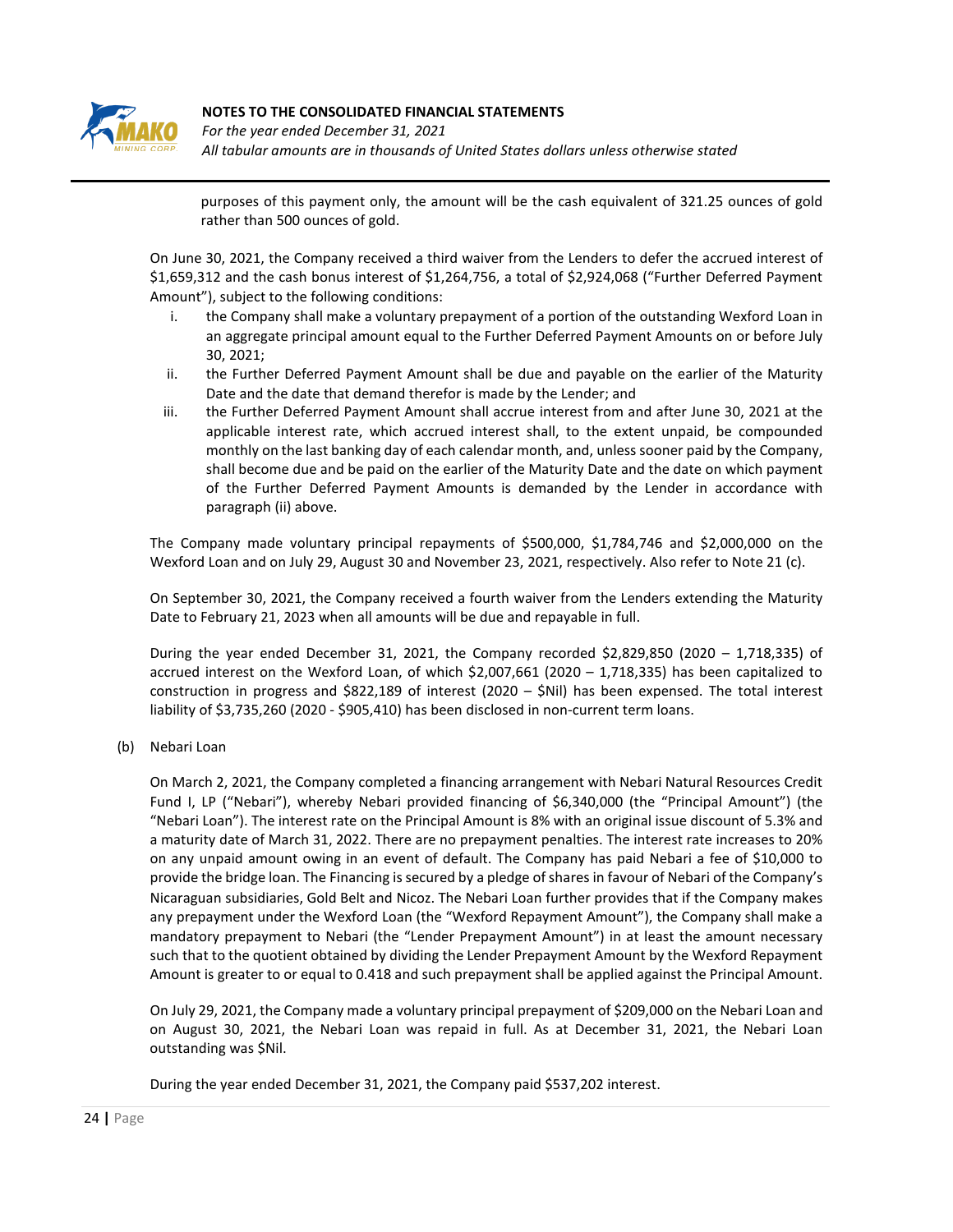

*For the year ended December 31, 2021 All tabular amounts are in thousands of United States dollars unless otherwise stated*

## (c) Sailfish Loan and Derivative Liability

On August 27, 2021, the Company entered into a \$8,000,000 unsecured gold-linked two-year term loan with Sailfish Royalty Corp. ("Sailfish"), a company related by common shareholders, officers and directors (the "Sailfish Loan"). The Sailfish Loan is to be repaid with 24 monthly payments, with each monthly payment equal to the cash equivalent of 205 ounces of gold at the average market gold price subject to a minimum price of \$1,750 and a maximum price of \$2,000 (the "Price Parameters").

Management determined that the Sailfish Loan is a debt contract with an embedded derivative. By fixing the number of ounces that would have to be repaid to satisfy the debt obligation, the Company is essentially entering into a commodity forward. As the price of gold is not closely related to the host debt contract, the forward is required to be separated from the host contract and accounted for at fair value, with any movements going through the statement of income.

The embedded derivative being the fact that the cash payment is variable as it is linked to the fluctuating price of gold with the Price Parameters of a cap at \$2,000 and a floor at \$1,750 acting as call and put options respectively.

As at December 31, 2021, the Company revalued the embedded derivative within the Sailfish Loan and determined a \$88,710 fair value. Assumptions associated with the revaluation includes expected future consensus gold price per ounce ranging from \$1,669 to \$1,797, volatility of gold futures ranging from 6.02% to 16.4%, risk free rate of 0.91%, and the gold price at \$1,827 per ounce. As at December 31, 2021, the Company included in accounts payable an accrual of \$366,263 for the Sailfish Loan payment that was made in cash on January 2022 based on the December 2021 average gold price of \$1,787 per ounce. (Refer to Note 21 (b)).

During the year ended December 31, 2021, the Company paid three monthly instalment repayments totaling \$1,101,740.

During the year ended December 31, 2021, the Company recorded \$143,469 (2020 - \$nil) of finance expense accretion on the Sailfish Loan, and \$88,710 (2020 - \$nil) of fair value adjustment on the Sailfish Loan.

|                                                         | <b>Sailfish</b> | <b>Derivative</b> |         |
|---------------------------------------------------------|-----------------|-------------------|---------|
|                                                         | Loan            | Liability         | Total   |
|                                                         |                 |                   | Ş       |
| Fair value, at inception                                | 8,000           |                   | 8,000   |
| Finance expense                                         | 143             |                   | 143     |
| Fair value adjustment                                   |                 | 89                | 89      |
| Loan repayments made                                    | (1, 102)        |                   | (1,102) |
| Accrual of December 2021 loan payment (refer to Note 21 | (366)           |                   | (366)   |
| (a)                                                     |                 |                   |         |
| As at December 31, 2021                                 | 6,675           | 89                | 6,764   |
| Disclosed as follows:                                   |                 |                   |         |
| <b>Current liabilities</b>                              | 3,893           | 88                | 3,981   |
| Non-current liabilities                                 | 2,782           | 1                 | 2,783   |
|                                                         | 6,675           | 89                | 6,764   |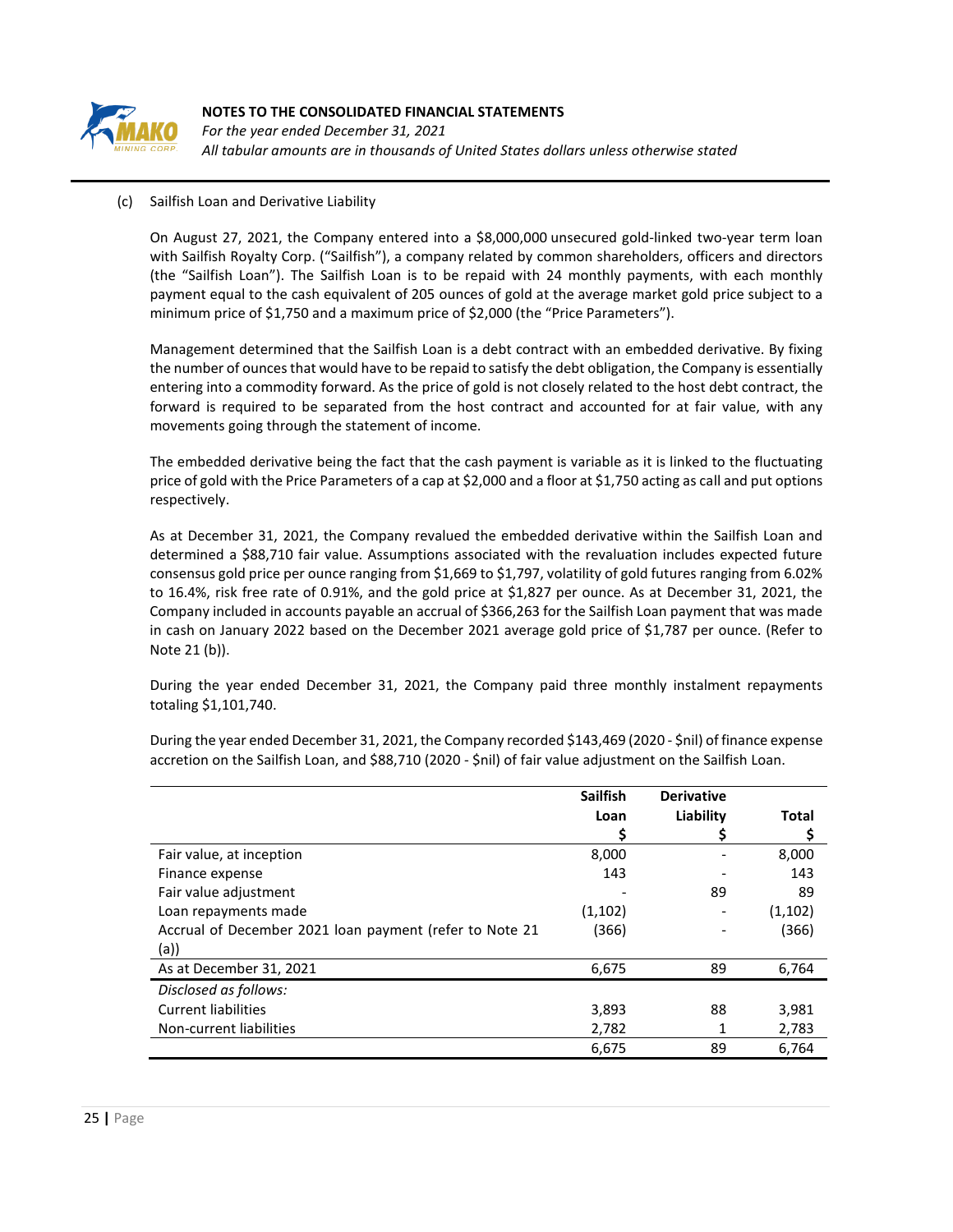

*For the year ended December 31, 2021 All tabular amounts are in thousands of United States dollars unless otherwise stated*

# **12. RECLAMATION AND REHABILITATION OBLIGATIONS**

|                                                             | <b>San Albino</b> |                          |    | <b>La Trinidad</b> |     |              |  |
|-------------------------------------------------------------|-------------------|--------------------------|----|--------------------|-----|--------------|--|
|                                                             |                   | <b>Mine</b>              |    | <b>Mine</b>        |     | <b>Total</b> |  |
| Balance, December 31, 2019                                  | \$                | $\overline{\phantom{0}}$ | \$ | $2,135$ \$         |     | 2,135        |  |
| Cash outflows for reclamation and rehabilitation activities |                   |                          |    | (2,325)            |     | (2,325)      |  |
| Changes in estimate                                         |                   | 733                      |    | 1,065              |     | 1,798        |  |
| Accretion expense                                           |                   | 11                       |    | 21                 |     | 32           |  |
| Balance, December 31, 2020                                  | \$                | 744                      | Ś. | 896                | Š.  | 1,640        |  |
| Cash outflows for reclamation and rehabilitation activities |                   |                          |    | (170)              |     | (170)        |  |
| Changes in estimate                                         |                   | 488                      |    | 311                |     | 799          |  |
| Accretion expense                                           |                   | 14                       |    | 5                  |     | 19           |  |
| Balance, December 31, 2021                                  | Ś                 | 1,246                    | S  | $1,042 \; \;$ \$   |     | 2,288        |  |
| As at                                                       |                   |                          |    | December 31,       |     | December 31, |  |
|                                                             |                   |                          |    | 2021               |     | 2020         |  |
| Disclosed as follows:                                       |                   |                          |    |                    |     |              |  |
| Current portion                                             |                   |                          | \$ | $1,042 \quad $$    |     | 806          |  |
| Long-term portion                                           |                   |                          |    | 1,246              |     | 834          |  |
|                                                             |                   |                          | Ś  | 2,288              | - S | 1,640        |  |

The Company has recognized liabilities relating to the La Trinidad mine and the San Albino Project and has determined that no significant closure and reclamation liabilities exist in connection with the activities on its other properties. The Company has calculated the present value of the closure and reclamation provision as at December 31, 2021, using the undiscounted estimate of cash outflows associated with reclamation activities as \$2,070,847 (December 31, 2020 - \$1,860,509), with \$1,045,279 associated to the La Trinidad mine and \$1,025,568 associated with the San Albino Project. The provision was determined using a discount rate of 0.39% - 1.15% (December 31, 2020 – 0.09%-1.45%) and an inflation rate of 2.26% (December 31, 2020 – 1.97%). The Company intends to complete the reclamation activities on La Trinidad by the end of 2022.

# **13. SHARE CAPITAL**

- (a) Authorized Unlimited number of common shares, without par value.
- (b) Issued
	- (i) During the year ended December 31, 2021, the Company issued 3,177,500 common shares on the exercise of 3,177,500 stock options for gross proceeds of \$621,599 (C\$763,006). The carrying value associated with these options was \$376,258 which was transferred from contributed surplus to share capital.
	- (ii) On October 19, 2021, the Company commenced a normal course issuer bid ("NCIB") whereby the Company intends to purchase up to a maximum of 32,965,449 common shares in the capital of the Company. All common shares acquired by the Company under the NCIB will be subsequently cancelled. Purchases under the NCIB will end no later than October 18, 2022. As at December 31, 2021, no common shares of the Company were purchased. Refer to Note 21 (a).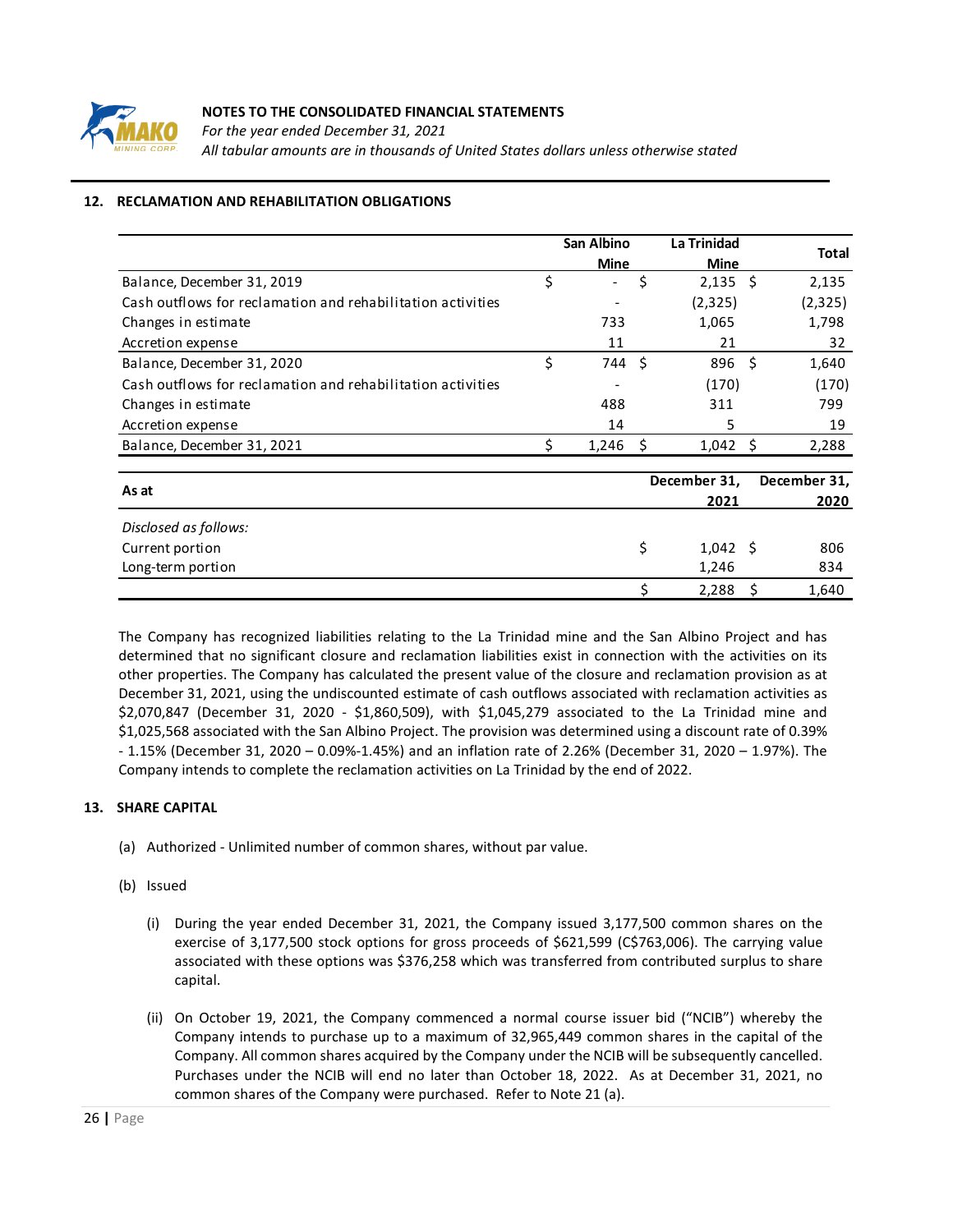

*For the year ended December 31, 2021 All tabular amounts are in thousands of United States dollars unless otherwise stated*

(iii) On July 16, 2020, the Company completed a private placement of 71,000,000 units for gross proceeds of \$20,947,506 (C\$28,400,000), of which, 41,000,000 units were issued to Wexford Spectrum Trading Limited and Wexford Catalyst Trading Limited, funds managed by Wexford Capital LP (collectively, "Wexford"); and the remaining 30,000,000 units was a bought deal private placement (the "Bought Deal"). Each unit consists of one common share of the Company and one-half of one common share purchase warrant (each whole common share purchase warrant, a "Warrant"). Each Warrant is exercisable by the holder thereof to purchase one common share of the Company at an exercise price of C\$0.60 until January 16, 2022. The fair value of these Warrants was calculated as \$3,403,970 (C\$4,615,000) using the Black-Scholes model (note 13 (e)).

The Company paid the underwriters a cash fee equal to 6.0% of the gross proceeds of the Bought Deal and issued to the underwriters broker warrants the equivalent of 5.0% of the number of units sold pursuant to the Bought Deal (the "Broker Warrants"). Each Broker Warrant is exercisable by the holder thereof to purchase one common share of the Company at an exercise price of C\$0.40 until January 16, 2022. The fair value of these Broker Warrants was calculated as \$199,149 (C\$270,000) using the Black-Scholes model (note 13 (e)). The Company also incurred share issuance costs of \$885,743 (C\$1,197,907).

- (iv) During the year ended December 31, 2020, the Company issued 1,430,000 common shares on the exercise of 1,430,000 stock options for gross proceeds of \$232,936 (C\$310,813). The carrying value associated with these options was \$166,638 which was transferred from contributed surplus to share capital.
- (c) Share purchase warrants

As at December 31, 2021, the Company had 35,500,000 (December 31, 2020 – 35,500,000) share purchase warrants issued and outstanding, exercisable at C\$0.60 per warrant and expiring on January 16, 2022. Refer to Note 21 (d).

As at December 31, 2021, the Company had 1,500,000 (December 31, 2020 – 1,500,000) Broker Warrants issued and outstanding, exercisable at C\$0.40 per warrant and expiring on January 16, 2022. Refer to Note 21 (d).

- **For the year ended December 31, 2021 For the year ended December 31, 2020** Number of options WAEP Number of options WAEP Opening balance 48,282,500 C\$0.26 50,160,000 C\$0.25 Granted 2,000,000 0.35 1,300,000 0.51 Forfeited (4,457,500) 0.29 (497,500) 0.26 Exercised(1) (3,177,500) 0.24 (1,430,000) 0.22 Expired (9,002,500) 0.26 (1,250,000) 0.30 **Ending balance 33,645,000 C\$0.27 48,282,500 C\$0.26** Options exercisable 24,878,750 C\$0.26 26,530,000 C\$0.26
- (d) Share options

WAEP = Weighted average exercise price

*(1) The weighted average share price at the date of exercise for the year ended December 31, 2020 C\$0.45. The weighted average share price at the date of exercise for the year ended December 31, 2021 C\$0.38.*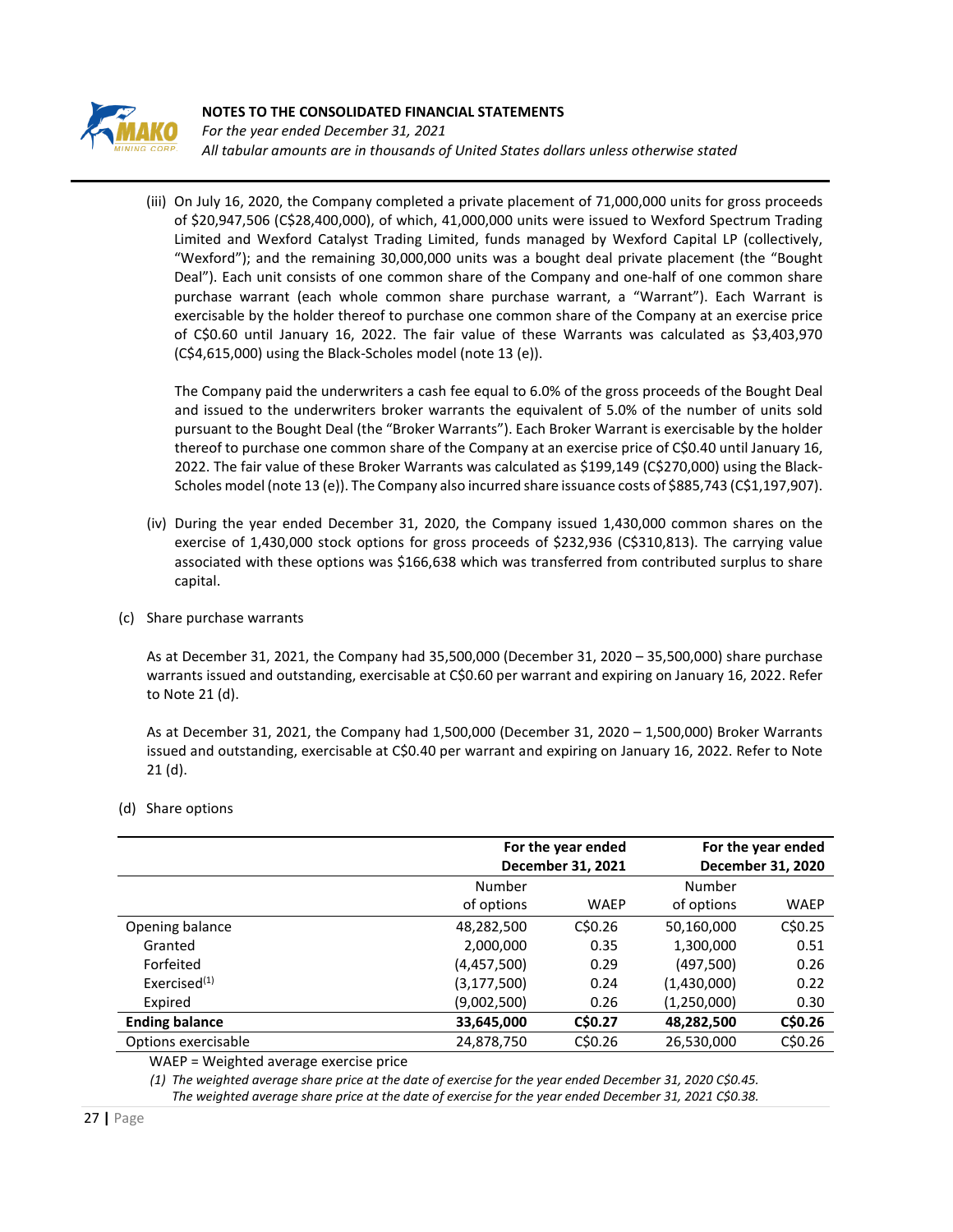

*For the year ended December 31, 2021 All tabular amounts are in thousands of United States dollars unless otherwise stated*

During the year ended December 31, 2021, 4,457,500 unvested options, with a weighted average exercise price of C\$0.29 per option, were forfeited, 497,500 vested options, with a weighted average exercise price of C\$0.30 per option, expired unexercised and 8,505,000 vested options with an exercise price of C\$0.29 were cancelled.

On July 26, 2021, the Company granted 1,000,000 stock options of the Company exercisable to acquire one common share of the Company at an exercise price of C\$0.37 per share for a term of five years, expiring on July 26, 2026. The stock options vest as to 25% on the date of grant, and as to 25% on each of the first, second and third anniversary of the date of grant. The fair value of these options was calculated as \$151,120 (C\$189,784) using the Black-Scholes model.

On August 17, 2021, 612,500 stock options were exercised at a weighted average exercise price of C\$0.30 for gross proceeds to the Company of \$145,695 (C\$183,750). The weighted average share price at the date of exercise was C\$0.33.

In June 2021, 988,000 stock options were exercised at a weighted average exercise price of C\$0.25 for gross proceeds to the Company of \$200,857 (C\$242,500). The weighted average share price at the date of exercise was C\$0.41.

In May 2021, 952,000 stock options were exercised at a weighted average exercise price of C\$0.25 for gross proceeds to the Company of \$198,132 (C\$239,100). The weighted average share price at the date of exercise was C\$0.39.

On February 18, 2021, 250,000 stock options were exercised at C\$0.10 for gross proceeds to the Company of \$19,679 (C\$25,000). The weighted average share price at the date of exercise was C\$0.35.

On February 11, 2021, 187,500 and 187,500 stock options were exercised at C\$0.1625 and C\$0.225 for gross proceeds to the Company of \$57,236 (C\$72,656). The weighted average share price at the date of exercise was C\$0.36.

On February 4, 2021, the Company granted 1,000,000 stock options to an officer of the Company exercisable to acquire one common share of the Company at an exercise price of C\$0.345 per share for a term of five years, expiring on February 4, 2026. The stock options vest as to 25% on the date of grant, and as to 25% on each of the first, second and third anniversary of the date of grant. The fair value of these options was calculated as \$149,139 (C\$190,628) using the Black-Scholes model.

During the year ended December 31, 2021, the Company recorded share-based payments expense of \$360,668 (2020 - \$431,345) of which \$355,503 (2020 - \$384,095) is included in general and administrative expenses in net income (loss) and \$5,165 (2020 - \$47,250) is included in construction in progress.

In December 2020, 135,000 stock options were exercised at C\$0.25 for gross proceeds to the Company of \$26,438 (C\$33,750). The weighted average share price at the date of exercise was C\$0.35.

In August 2020, 470,000 stock options were exercised at C\$0.25 for gross proceeds to the Company of \$89,150 (C\$117,500). The weighted average share price at the date of exercise was C\$0.47.

On July 21, 2020, the Company granted 1,300,000 stock options to its non-executive directors, each exercisable to acquire one common share of the Company at an exercise price of C\$0.51 until July 21, 2025. The stock options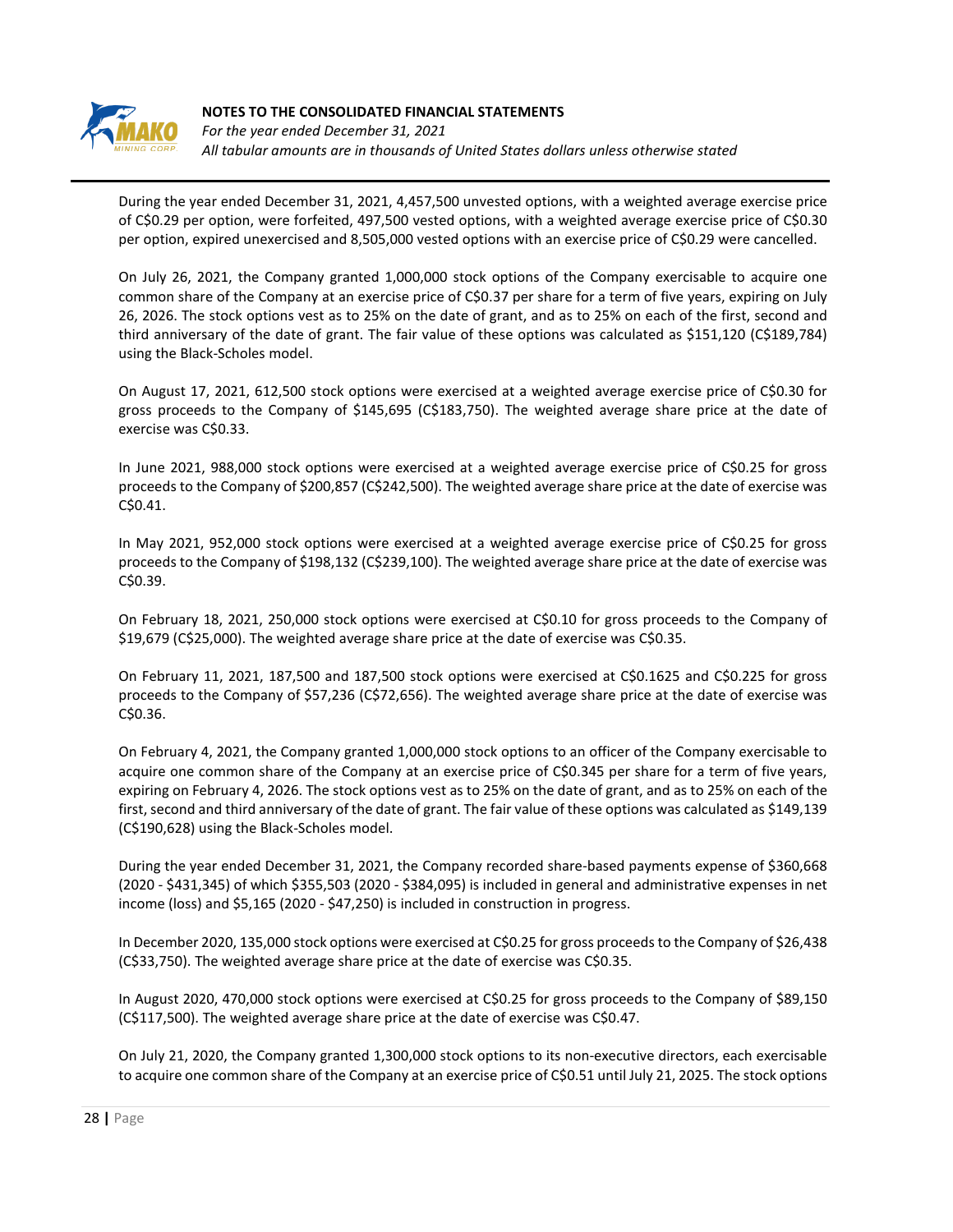

*For the year ended December 31, 2021 All tabular amounts are in thousands of United States dollars unless otherwise stated*

vest as to 25% on the date of grant, and as to 25% on each of the first, second and third anniversary of the date of grant. The fair value of these options was calculated as \$276,282 (C\$374,620) using the Black-Scholes model.

In June 2020, 800,000 stock options were exercised at C\$0.195 and 25,000 stock options were exercised at C\$0.1625 for gross proceeds to the Company of \$117,348 (C\$160,062). The weighted average share price at the date of exercise was C\$0.45.

(e) The fair value of stock options and warrants are estimated using the Black-Scholes option pricing model with the following weighted average assumptions:

|                                 |                | For the year ended<br>December 31, 2021 | For the year ended<br>December 31, 2020 |                 |  |
|---------------------------------|----------------|-----------------------------------------|-----------------------------------------|-----------------|--|
|                                 | <b>Options</b> | <b>Warrants</b>                         | <b>Options</b>                          | <b>Warrants</b> |  |
| Risk-free interest rate         | 0.64%          | N/A                                     | 0.35%                                   | 1.36%           |  |
| Expected dividend yield         |                | N/A                                     |                                         |                 |  |
| Expected stock price volatility | 63.95%         | N/A                                     | 69.25%                                  | 77.83%          |  |
| Expected life in years          | 5 years        | N/A                                     | 5 years                                 | 1.5 years       |  |
| Forfeiture rate                 | 0.00%          | N/A                                     | 0.00%                                   | 0.00%           |  |
| Weighted average fair value     | C\$0.19        | N/A                                     | C\$0.29                                 | C\$0.13-C\$0.18 |  |

#### **14. RELATED PARTY TRANSACTIONS**

(a) Key management compensation

Key management personnel include those persons having authority and responsibility for planning, directing and controlling the activities of the Company, and comprise the Company's Chief Executive Officer, Chief Financial Officer, Chief Operating Officer, VP Corporate Development and Directors.

| For the year ended                       |       | December 31, 2021 December 31, 2020 |
|------------------------------------------|-------|-------------------------------------|
| Director fees                            |       | 233 <sub>5</sub><br>152             |
| Salaries, consulting and management fees | 2,050 | 746                                 |
| Share-based compensation                 | 289   | 573                                 |
| Total                                    |       | $2,572$ \$<br>1,471                 |
| As at                                    |       | December 31, 2021 December 31, 2020 |
| Amount included in accounts payable      | 216   | 44                                  |

During the year ended December 31, 2021, the Company granted bonuses of \$650,000 to three senior members of management and paid severance of \$354,625 to the former Chief Financial Officer and VP Corporate Development.

(b) Tes-Oro Mining Group, LLC ("Tes-Oro")

Tes-Oro is a private company controlled by the Company's Chief Operating Officer. Tes-Oro is a full-service engineering, procurement and construction management firm working with the Company. During the year ended December 31, 2021, the Company expensed fees relating to consulting services of \$89,645 (2020 - \$490,535) and \$123,092 (2020 - \$137,885 in general office expenses. Amounts payable to Tes-Oro as at December 31, 2021 were \$nil (2020 - \$29,130).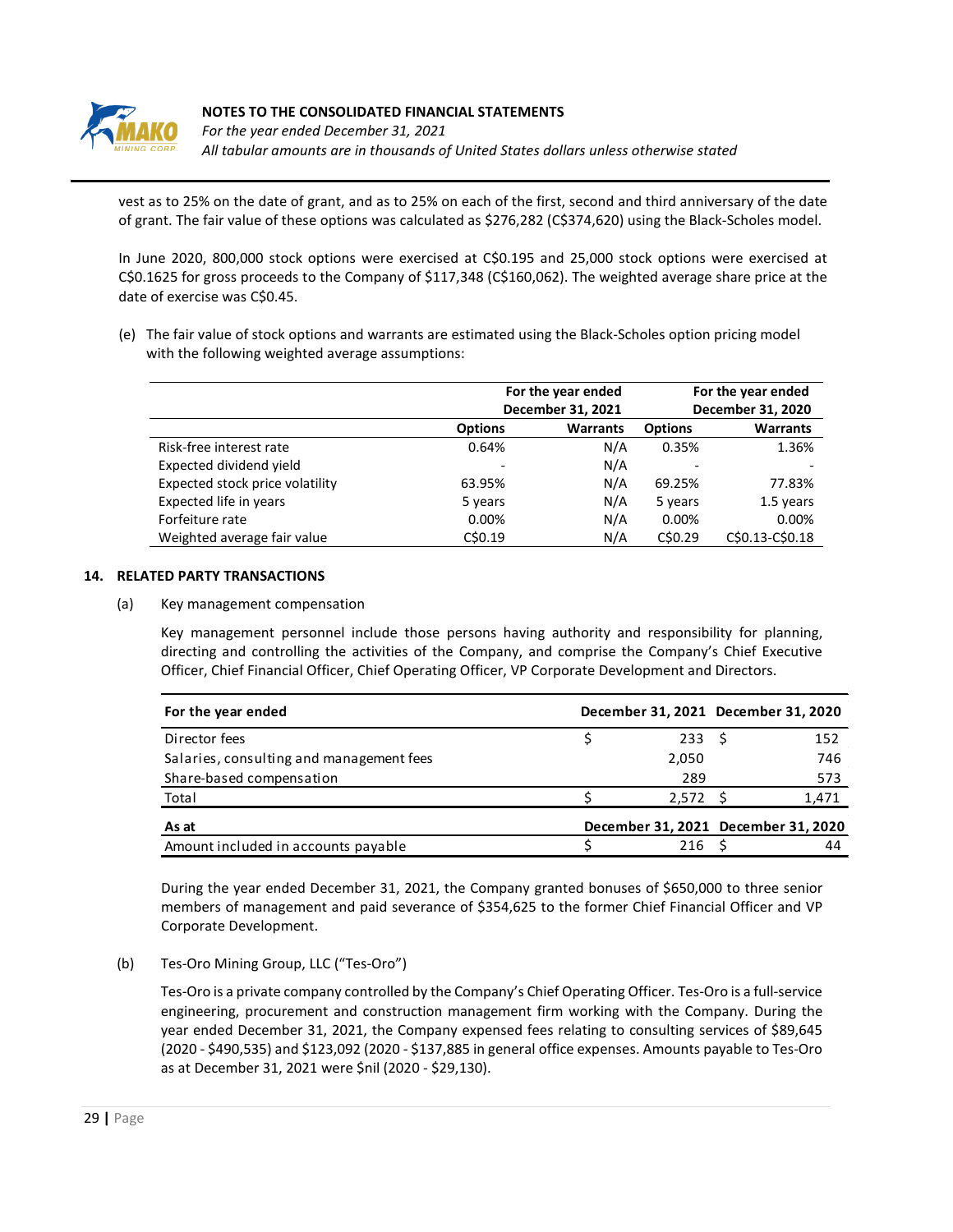

*For the year ended December 31, 2021 All tabular amounts are in thousands of United States dollars unless otherwise stated*

## (c) Wexford LP("Wexford")

Wexford is the Company's controlling shareholder. Except as noted elsewhere in the financial statements, during the year ended December 31, 2021, the Company expensed fees of \$19,631 related to legal fees (2020 - \$4,999). Amounts payable to Wexford as at December 31, 2021 were \$2,874 (2020 - \$342).

#### (d) Sailfish Royalty Corp. ("Sailfish")

Sailfish is a publicly traded company related by common shareholders, officers (till December 17, 2021) and directors. In addition to the Sailfish Loan (Note 11(c)), during the year ended December 31, 2021, the Company's subsidiary Nicoz:

- i. received advances of \$372,895 for the purchase of gold ounces;
- ii. sold 845 ounces of gold to Sailfish for \$378,439; of which \$255,801 is recorded as production services revenue and \$122,638 is included in the gain on gold stream derivative asset disclosed in the statement of income and comprehensive income.

As at December, 2021, a balance of \$5,543 is receivable from Sailfish and is recorded in receivables.

## **15. INCOME TAX EXPENSE AND DEFERRED TAXES**

(a) The provision for income taxes differs from the expected amount calculated using the Canadian federal and provincial statutory income tax rates is as follows:

| For the year ended                           |   | December 31, 2021 | December 31, 2020 |
|----------------------------------------------|---|-------------------|-------------------|
| Loss for the year before income tax          | Ś | $9,626,618$ \$    | (12,081,931)      |
| Canadian statutory tax rate                  |   | 27.0%             | 27.0%             |
| Computed expected tax recovery               |   | 2,599,187         | (3,262,121)       |
| Change in deferred tax assets not recognized |   | (3,419,084)       | 1,792,481         |
| Effect of change and difference in tax rates |   | 583,420           | (283, 334)        |
| Foreign exchange                             |   | (562, 670)        | 1,426,549         |
| Permanent differences                        |   | 1,863,622         | 1,038,415         |
| True up of prior year tax provision          |   | (495, 339)        | (428, 880)        |
| Share issuance costs                         |   |                   | (323, 435)        |
| Expiry of non-capital losses                 |   |                   |                   |
| Other                                        |   | (67, 799)         | 88,044            |
|                                              |   | $501,337$ \$      | 47,719            |
| Current income tax expense                   |   | $501,337$ \$      | 47,719            |
| Total income tax expense                     |   | $501,337$ \$      | 47,719            |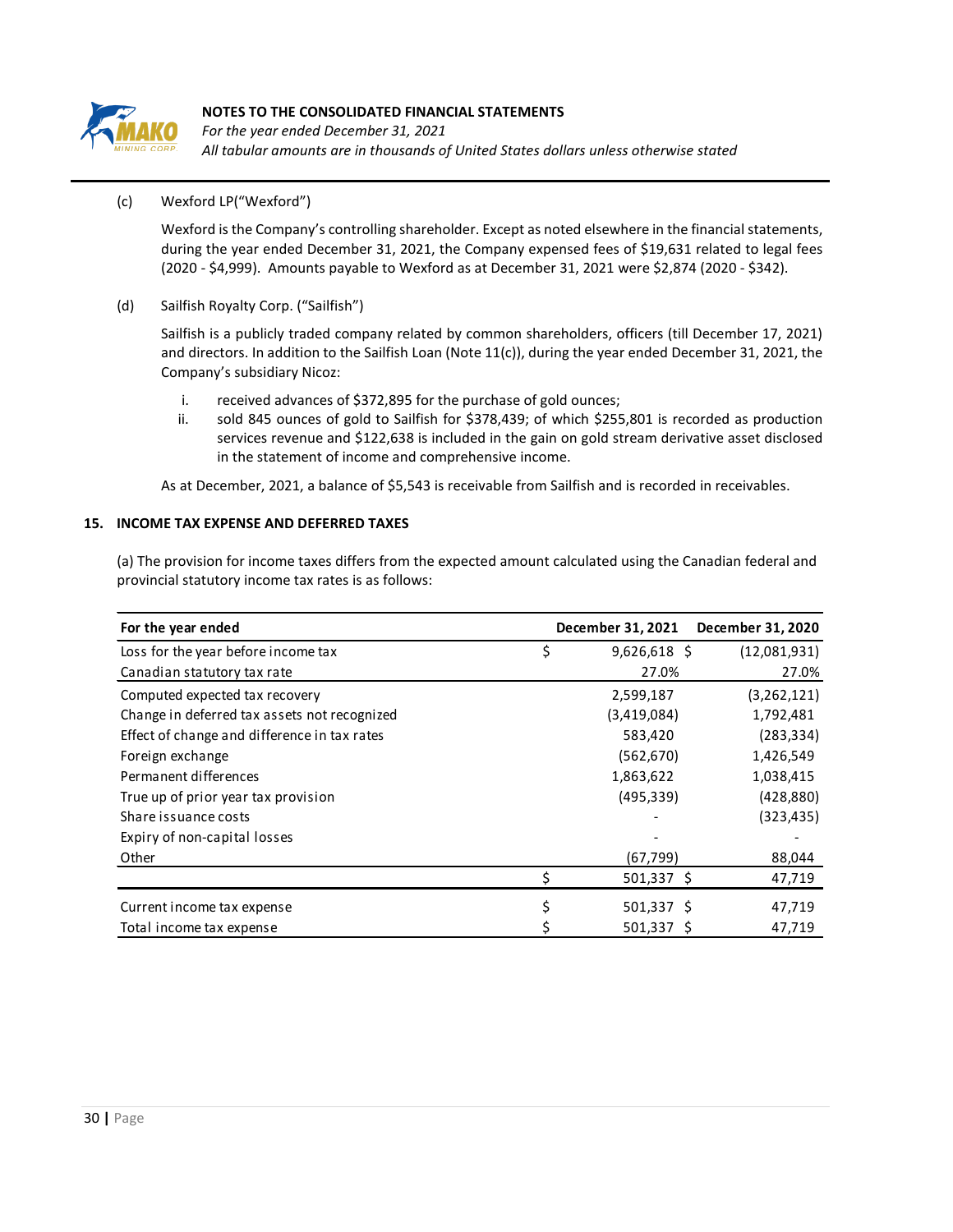

*For the year ended December 31, 2021 All tabular amounts are in thousands of United States dollars unless otherwise stated*

(b) The Company recognizes tax benefits on losses or other deductible amounts generated in countries where it is probable the Company will generate future taxable income. The Company's unrecognized deductible temporary differences and unused tax losses for which no deferred tax asset is recognized consist of the following amounts:

|                                               | December 31, Expiry date |            | December 31, Expiry date |  |             |                |
|-----------------------------------------------|--------------------------|------------|--------------------------|--|-------------|----------------|
|                                               |                          |            | 2021 range               |  |             | 2020 range     |
| Exploration and evaluation assets             |                          | 26,109,000 | No expiry date           |  | 47,309,000  | No expiry date |
| Mineral property, plant and equipment         |                          | 1,028,000  | No expiry date           |  | 395,000     | No expiry date |
| Inventories                                   |                          | 59,000     | No expiry date           |  | 521,000     | No expiry date |
| Share issue costs                             |                          | 726,000    | 2020-2024                |  | 936.000     | 2020-2024      |
| Allowable capital losses                      |                          | 7,892,000  | No expiry date           |  |             |                |
| Non-capital losses available for future years |                          | 11,407,000 | 2024-2041                |  | 43,979,000  | 2029-2040      |
| Provision for reclamation and rehabilitation  |                          | 1,245,000  | No expiry date           |  | 1,184,000   | No expiry date |
| Other                                         |                          | 928,000    | No expiry date           |  | 6,744,000   | No expiry date |
| Unrecognized deductible temporary differences |                          | 49,394,000 |                          |  | 101,068,000 |                |

The Company's unused non-capital losses expire as follows:

|                |              | Non-capital losses         |                    |  |  |  |  |
|----------------|--------------|----------------------------|--------------------|--|--|--|--|
| Year of Expiry | Canada       | Nicaragua                  | United States      |  |  |  |  |
| 2022           |              |                            |                    |  |  |  |  |
| 2023           |              |                            |                    |  |  |  |  |
| 2024           |              | 3,850,000                  |                    |  |  |  |  |
| 2025           |              |                            |                    |  |  |  |  |
| 2026           |              |                            |                    |  |  |  |  |
| 2027           |              |                            |                    |  |  |  |  |
| 2028           |              |                            |                    |  |  |  |  |
| 2029           |              |                            |                    |  |  |  |  |
| 2030           |              |                            |                    |  |  |  |  |
| 2031           |              |                            |                    |  |  |  |  |
| 2032           |              |                            |                    |  |  |  |  |
| 2033           |              |                            |                    |  |  |  |  |
| 2034           |              |                            |                    |  |  |  |  |
| 2035           |              |                            |                    |  |  |  |  |
| 2036           |              |                            |                    |  |  |  |  |
| 2037           |              |                            |                    |  |  |  |  |
| 2038           |              |                            |                    |  |  |  |  |
| 2039           | 1,381,000    |                            |                    |  |  |  |  |
| 2040           | 3,951,000    |                            |                    |  |  |  |  |
| 2041           | 6,992,000    |                            |                    |  |  |  |  |
| No expiry      |              |                            |                    |  |  |  |  |
| Total          | \$12,324,000 | $\frac{1}{2}$<br>3,850,000 | $\ddot{\varsigma}$ |  |  |  |  |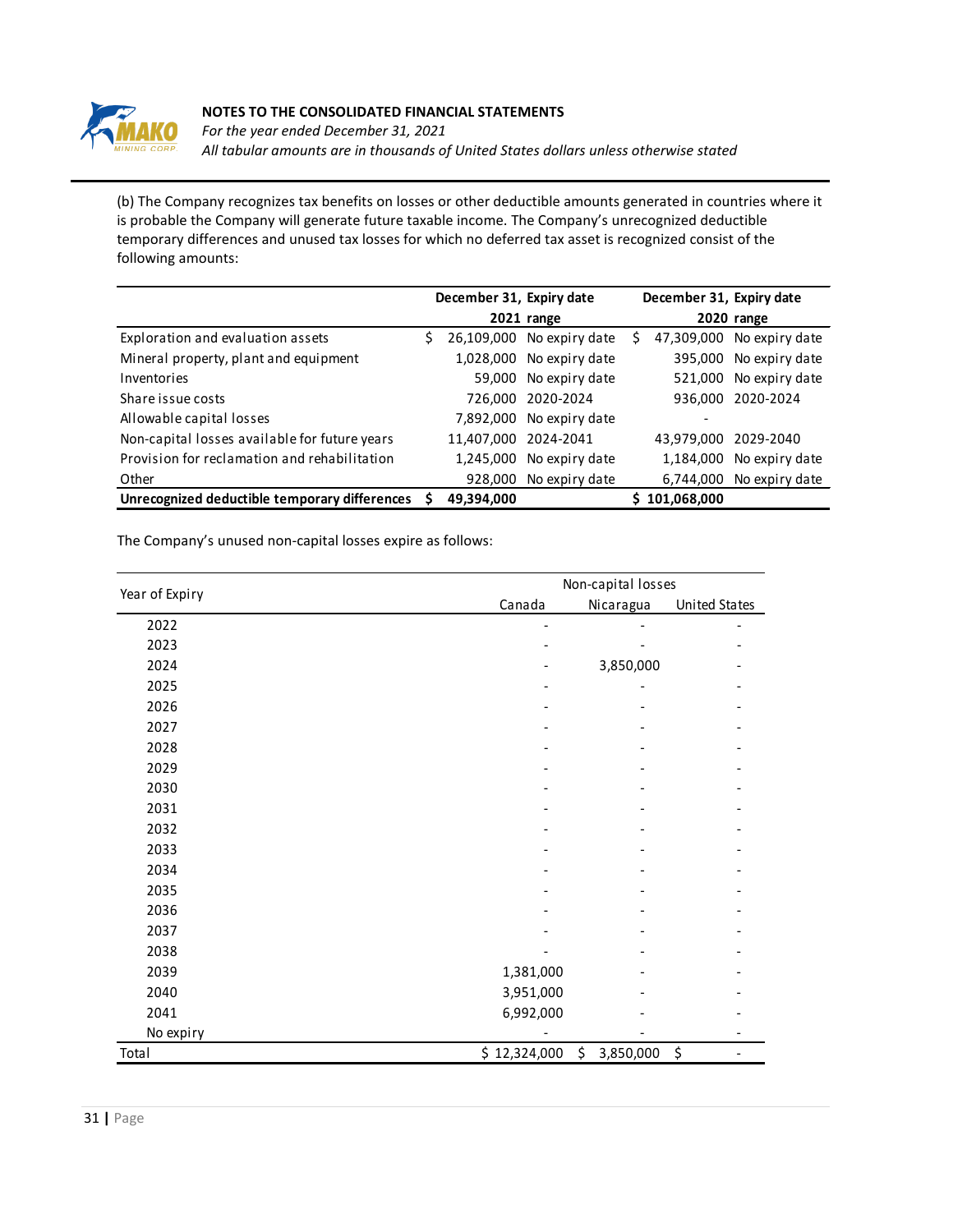

*For the year ended December 31, 2021 All tabular amounts are in thousands of United States dollars unless otherwise stated*

Tax attributes are subject to review and potential adjustments by the tax authorities.

#### **16. FINANCIAL INSTRUMENTS AND RISK MANAGEMENT**

(a) Fair value hierarchy

Financial Instruments measured at fair value are classified into one of three levels using a fair value hierarchy that reflects the significance of the inputs used in making the measurements. The fair value hierarchy has the following levels:

Level 1 – quoted prices (unadjusted) in active markets for identical assets or liabilities;

Level 2 – inputs other than quoted prices included in Level 1 that are observable for the asset or liability, either directly (i.e. as prices) or indirectly (i.e. derived from prices); and

Level 3 – inputs for the asset or liability that are not based on observable market data (unobservable inputs). The Company's financial instruments include cash and cash equivalents, receivables, accounts payable and the Term Loans. The carrying values of cash, receivables and accounts payables approximate fair value because of the short-term nature of these instruments or capacity of prompt liquidation.

The Company does not have any financial instruments that are measured using level 3 inputs. During the year ended December 31, 2021 there were no transfers between level 1, level 2 and level 3 classified assets and liabilities.

(b) Risk management objectives and policies

The Company's principal financial liabilities are accounts payable and the term loans. The main purpose of these financial instruments is to manage short-term cash flow. The Company's principal financial assets comprise cash and cash equivalents and receivables that arise directly from its operations.

The Company may be exposed to risks of varying degrees of significance which could affect its ability to achieve its strategic objectives. The Company manages risks to minimize potential losses. The main objective of the Company's risk management process is to ensure that the risks are properly identified and that the capital base is adequate in relation to those risks. The Company's risk exposure and the impact on the Company's financial instruments are summarized below:

## *Credit risk*

Credit risk is the risk of potential loss to the Company if the counterparty to a financial instrument fails to meet its contractual obligations.

The Company is exposed to credit risk with respect to its cash and cash equivalents and receivables. The Company's maximum exposure to credit risk is the amount disclosed in the consolidated statements of financial position.

Credit risk associated with cash and cash equivalents is minimized by placing the majority of these instruments with major financial institutions with strong investment-grade ratings as determined by a primary ratings agency.

Credit risk associated with trade receivables is managed by dealing with reputable international metals trading companies. The Company assesses and monitors risk by performing an aging analysis of its trade receivables.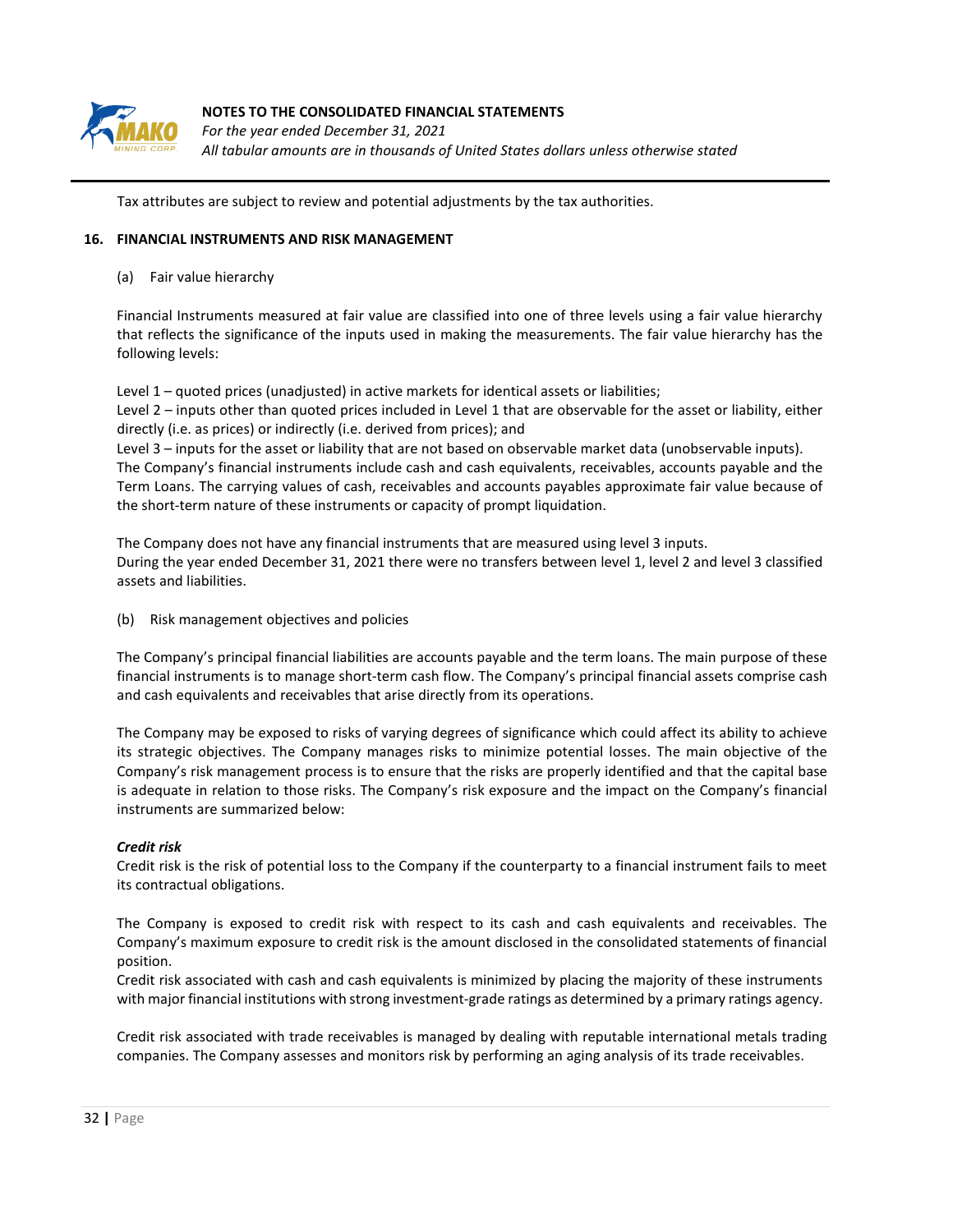

*For the year ended December 31, 2021 All tabular amounts are in thousands of United States dollars unless otherwise stated*

## *Liquidity risk*

Liquidity risk represents the risk that the Company will be unable to meet its obligations associated with its financial liabilities. The Company manages liquidity risk by preparing an annual budget for approval by the Board of Directors and preparing cash flow and liquidity forecasts on a regular basis. The Company maintains credit facilities and endeavours to maintain sufficient cash balances to meet its liquidity requirements at any point in time.

## *Market risk*

Market risk is the risk that the fair value of future cash flows of a financial instrument will fluctuate due to changes in market factors. Market risk comprises three types of risk: price risk, interest rate risk and currency risk.

#### *Price risk*

Price risk is the risk that the fair value of future cash flows of the Company's financial instruments will fluctuate because of changes in market prices.

The Company is exposed to the risk of fluctuations in prevailing market commodity prices for gold which it sells into global markets. The market price of gold is a key driver of the Company's capacity to generate cash flow. The Company is an unhedged producer to provide its shareholders with exposure to the changes in the market price of gold. The Sailfish Loan repayment is based on the monthly average gold price per ounce limited to the Price Parameters. A change of \$100 in the monthly average gold price would result in a change of \$20,500. *Interest rate risk* 

Interest rate risk is the risk that the fair values and future cash flows of the Company will fluctuate because of changes in market interest rates.

The Company is exposed to interest rate risk to the extent that the cash maintained at financial institutions is subject to a floating rate of interest. The interest rate risk on cash is considered insignificant due to the low interest rates in the current economic environment and short-term nature of its holdings and as such the Company does not take any actions to manage interest rate risk. The interest rate on the Term Loan is fixed at 10% per annum.

## *Currency risk*

Currency risk is the risk that the fair values or future cash flows of the Company's financial instruments will fluctuate because of changes in foreign currency exchange rates.

The Company's currency risk primarily arises from financial instruments denominated in US dollars that are held by Mako, as the functional currency of the Company is Canadian dollars. Conversely for the Company's subsidiaries whose functional currency is the US dollar, currency risk primarily arises from financial instruments denominated in Nicaraguan córdoba that are held at the subsidiary company level. As at December 31, 2021 a 5% change in the exchange rate between the Canadian Dollar and the U.S. dollar would result in a net impact of approximately \$37,000 and a 5% change in the exchange rate between the Nicaraguan córdoba and the U.S. dollar would result in a net impact of approximately \$75,000 in the consolidated statement of income. The Company does not consider the currency risk to be material to the future operations of the Company and, as such, does not have a hedging program or any other programs to manage currency risk.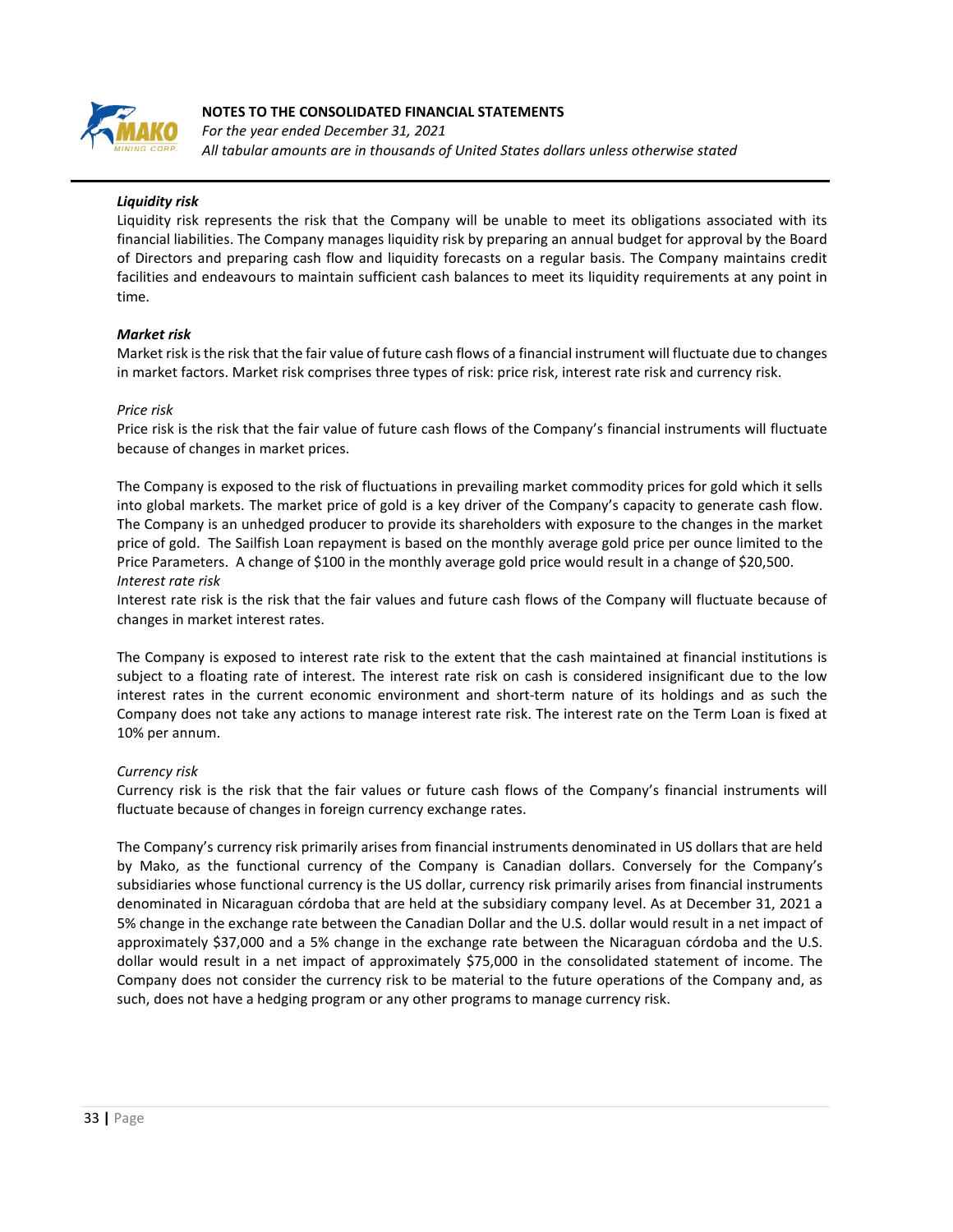

*For the year ended December 31, 2021 All tabular amounts are in thousands of United States dollars unless otherwise stated*

#### **17. CAPITAL MANAGEMENT**

The Company's objectives when managing capital are to safeguard the Company's ability to continue as a going concern in order to pursue the development and exploration of its mineral properties and to maintain a flexible capital structure, which optimizes the costs of capital to an acceptable risk.

The capital structure of the Company currently consists of common shares. The Company manages the capital structure and makes adjustments to it in light of changes in economic conditions, its expected funding requirements, and risk characteristics of the underlying assets. The Company's funding requirements are based on cash forecasts.

In order to maintain or adjust the capital structure, the Company may issue new shares, debt and/or consider strategic alliances. Management reviews its capital management approach on a regular basis. The Company is not subject to any externally imposed capital requirements.

#### **18. SEGMENTED INFORMATION**

For the year ended December 31, 2021, the Company's principal product was gold sold to the refinery at spot market rates by the Company's subsidiary, Nicoz. The gold was produced at the San Albino mine in Nicaragua.

For the year ended December 31, 2020, the Company's principal product was gold doré with the refined gold bullion sold in the London spot market by the subsidiary in Barbados and included sales of gold in carbon. The gold doré was produced at the La Trinidad Mine in Mexico.

All of the Company's significant non-current assets are distributed by geographic locations as follows:

|                                       | Canada                   | <b>Mexico</b>            | Nicaragua   | Total  |
|---------------------------------------|--------------------------|--------------------------|-------------|--------|
| As at December 31, 2021               |                          |                          |             |        |
| Revenue                               | ٠                        | \$                       | 30,934<br>S | 30,934 |
| Mineral property, plant and equipment | $\overline{\phantom{0}}$ |                          | 42,912      | 42,912 |
| Exploration and evaluation assets     | $\overline{\phantom{0}}$ | -                        | 765         | 765    |
| As at December 31, 2020               |                          |                          |             |        |
| Revenue                               |                          | 1,398                    |             | 1,398  |
| Mineral property, plant and equipment | $\overline{\phantom{0}}$ | $\overline{\phantom{a}}$ | 45,298      | 45,298 |
| Exploration and evaluation assets     | $\overline{\phantom{0}}$ | $\overline{\phantom{0}}$ | 765         | 765    |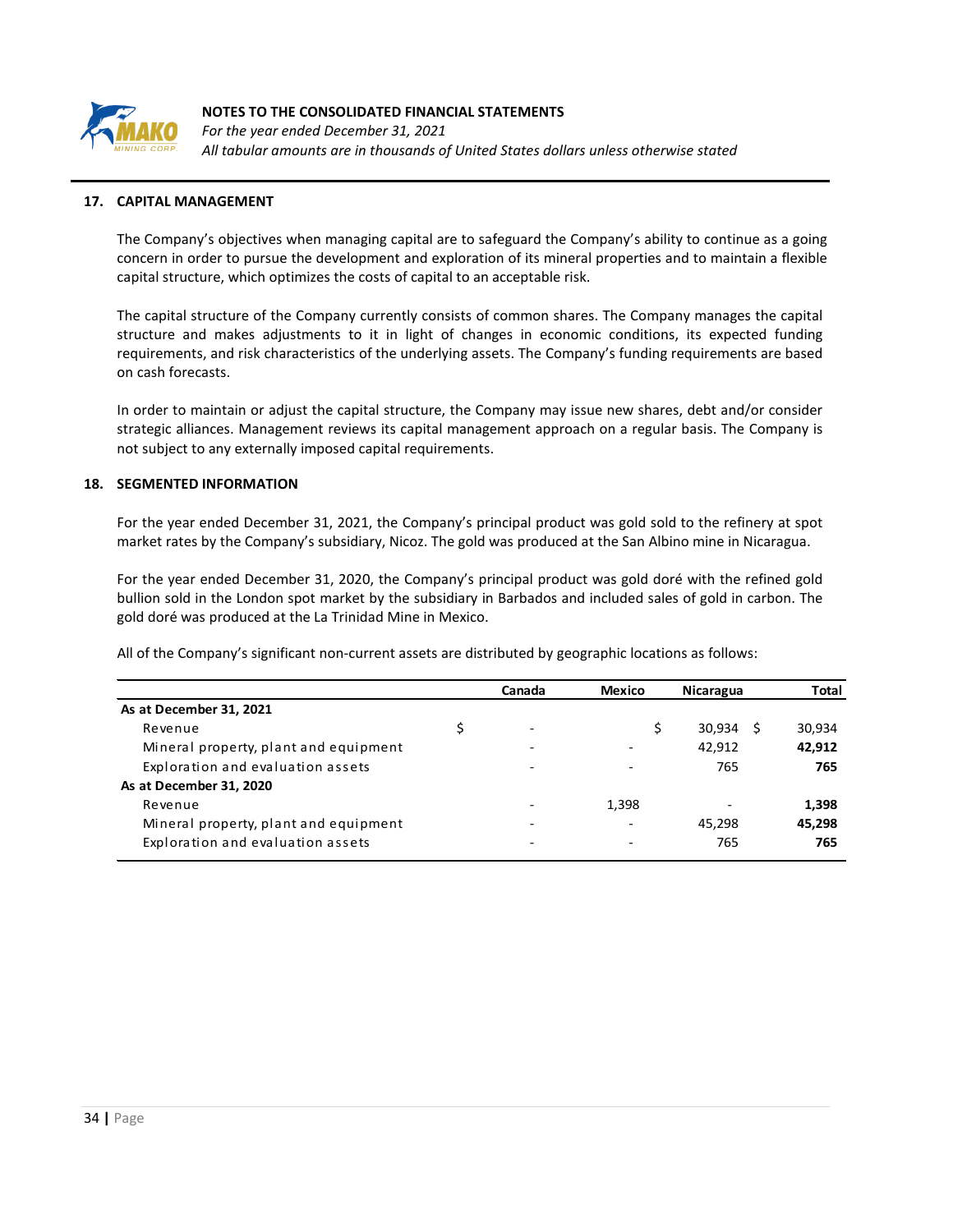

*For the year ended December 31, 2021 All tabular amounts are in thousands of United States dollars unless otherwise stated*

## **19. SUPPLEMENTARY CASH FLOW INFORMATION**

Changes in non-cash working capital comprise the following:

| For the year ended                                                            |   | December 31, 2021 | December 31, 2020 |
|-------------------------------------------------------------------------------|---|-------------------|-------------------|
| Change in receivables                                                         | Ş | $(147)$ \$        | 1,342             |
| Change in inventories                                                         |   | (4,053)           | 191               |
| Change in prepaid expenses, and other                                         |   | (621)             | (18)              |
| Change in accounts payable and accrued liabilities                            |   | 716               | 1,462             |
| Change in due to related parties                                              |   | 365               | (43)              |
| Change in provision for reclamation and rehabilitation<br>- current liability |   | (176)             | (2,325)           |
|                                                                               |   | (3,916) \$        | 609               |

## **20. GENERAL AND ADMINISTRATIVE EXPENSES**

| For the year ended        |                        | December 31, 2021 December 31, 2020 |
|---------------------------|------------------------|-------------------------------------|
| Accounting and legal      | \$<br>$1,300 \quad $5$ | 1,407                               |
| Consulting fees           | 272                    | 589                                 |
| Directors' fees           | 233                    | 155                                 |
| Depreciation              | 20                     |                                     |
| General office expenses   | 727                    | 577                                 |
| Rent                      | 62                     | 172                                 |
| Salaries and benefits     | 3,024                  | 1,300                               |
| Stock-based compensation  | 340                    | 624                                 |
| Telephone and IT services | 178                    | 274                                 |
| Travel                    | 176                    | 222                                 |
|                           | 6,332                  | 5,320<br><sub>S</sub>               |

## **21. EVENTS AFTER THE REPORTING PERIOD**

Except as disclosed in the notes above, the following events took place subsequent to December 31, 2021:

(a) Normal Course Issuer Bid ("NCIB")

During the first quarter of 2022, the Company completed the purchase of 1,000,000 common shares of the Company for C\$358,550.

- (b) Sailfish Loan Four monthly repayment installments totaling \$1,518,548 were made on the Sailfish Loan.
- (c) Wexford Loan

On January 13, February 8, March 23, 2022, a \$1,000,000, \$500,000 and \$1,000,000 voluntary principal repayment was made on the Wexford Loan, respectively.